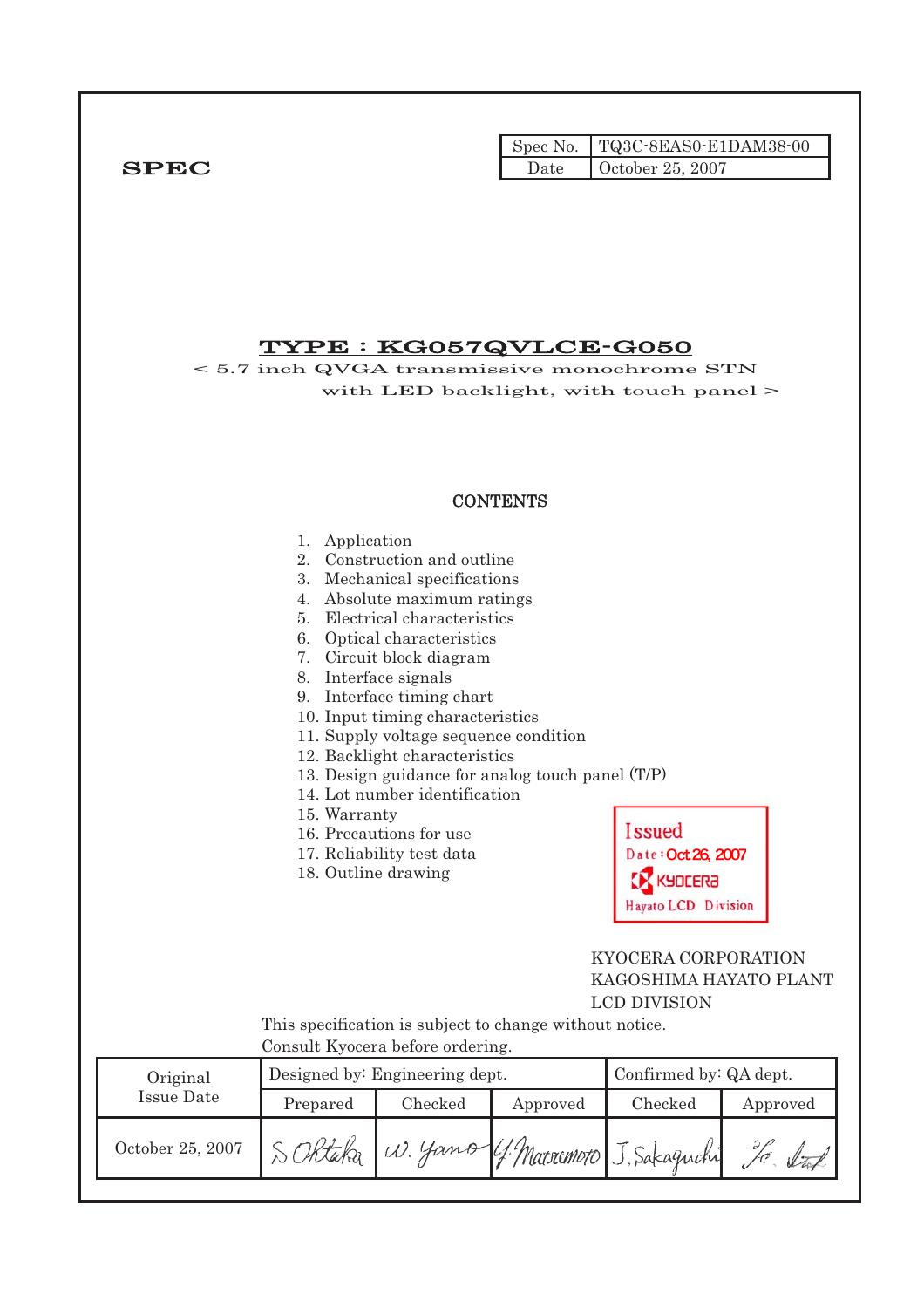| Spec No.              | Part No.        | Page |
|-----------------------|-----------------|------|
| TQ3C-8EAS0-E1DAM38-00 | KG057QVLCE-G050 |      |

# Warning

- 1. This Kyocera LCD module has been specifically designed for use only in electronic devices and industrial machines in the area of audio control, office automation, industrial control home appliances, etc. The module should not be used in applications where the highest level of safety and reliability are required and module failure or malfunction of such module results in physical harm or loss of life, as well as enormous damage or loss. Such fields of applications include, without limitation, medical, aerospace, communications infrastructure, atomic energy control. Kyocera expressly disclaims any and all liability resulting in any way to the use of the module in such applications.
- 2. Customer agrees to indemnity, defend and hold Kyocera harmless from and against any and all actions, claims, damages, liabilities, awards, costs, and expenses, including legal expenses, resulting from or arising out of Customer's use, or sale for use, or Kyocera modules in applications.

# Caution

1. Kyocera shall have the right, which Customer hereby acknowledges, to immediately scrap or destroy tooling for Kyocera modules for which no Purchase Orders have been received from the Customer in a two-year period.

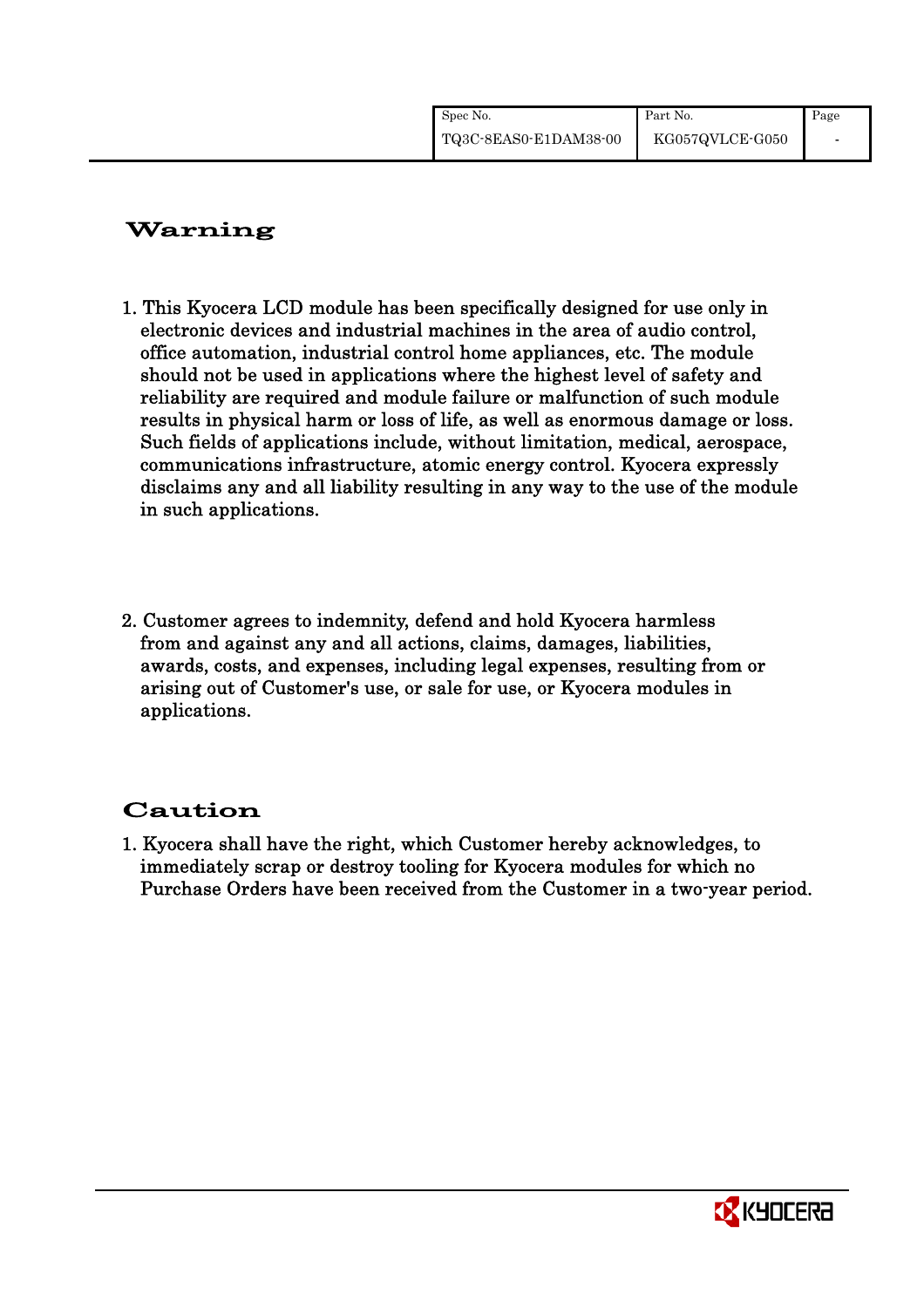|         |      |                                 | Spec No.      |                                                    | Part No.        |                                 | Page |
|---------|------|---------------------------------|---------------|----------------------------------------------------|-----------------|---------------------------------|------|
|         |      |                                 |               | ${\bf TQ3C\text{-}SEAS0\text{-}E1DAM38\text{-}00}$ |                 | ${\rm KG057Q VLCE\mbox{-}G050}$ |      |
|         |      |                                 |               | Revision record                                    |                 |                                 |      |
|         |      | Designed by : Engineering dept. |               |                                                    |                 | Confirmed by : QA dept.         |      |
|         | Date | Prepared                        | $\rm Checked$ | Approved                                           | ${\it Checked}$ | Approved                        |      |
|         |      |                                 |               |                                                    |                 |                                 |      |
|         |      |                                 |               |                                                    |                 |                                 |      |
| Rev.No. | Date | Page                            |               | $\label{eq:2} \textbf{Descriptions}$               |                 |                                 |      |
|         |      |                                 |               |                                                    |                 |                                 |      |
|         |      |                                 |               |                                                    |                 |                                 |      |
|         |      |                                 |               |                                                    |                 |                                 |      |
|         |      |                                 |               |                                                    |                 |                                 |      |
|         |      |                                 |               |                                                    |                 |                                 |      |
|         |      |                                 |               |                                                    |                 |                                 |      |
|         |      |                                 |               |                                                    |                 |                                 |      |
|         |      |                                 |               |                                                    |                 |                                 |      |
|         |      |                                 |               |                                                    |                 |                                 |      |
|         |      |                                 |               |                                                    |                 |                                 |      |
|         |      |                                 |               |                                                    |                 |                                 |      |
|         |      |                                 |               |                                                    |                 |                                 |      |
|         |      |                                 |               |                                                    |                 |                                 |      |
|         |      |                                 |               |                                                    |                 |                                 |      |
|         |      |                                 |               |                                                    |                 |                                 |      |
|         |      |                                 |               |                                                    |                 |                                 |      |
|         |      |                                 |               |                                                    |                 |                                 |      |
|         |      |                                 |               |                                                    |                 |                                 |      |
|         |      |                                 |               |                                                    |                 |                                 |      |
|         |      |                                 |               |                                                    |                 |                                 |      |
|         |      |                                 |               |                                                    |                 |                                 |      |
|         |      |                                 |               |                                                    |                 |                                 |      |
|         |      |                                 |               |                                                    |                 |                                 |      |
|         |      |                                 |               |                                                    |                 |                                 |      |
|         |      |                                 |               |                                                    |                 |                                 |      |
|         |      |                                 |               |                                                    |                 |                                 |      |
|         |      |                                 |               |                                                    |                 |                                 |      |
|         |      |                                 |               |                                                    |                 |                                 |      |
|         |      |                                 |               |                                                    |                 |                                 |      |
|         |      |                                 |               |                                                    |                 |                                 |      |
|         |      |                                 |               |                                                    |                 |                                 |      |
|         |      |                                 |               |                                                    |                 |                                 |      |
|         |      |                                 |               |                                                    |                 |                                 |      |
|         |      |                                 |               |                                                    |                 |                                 |      |

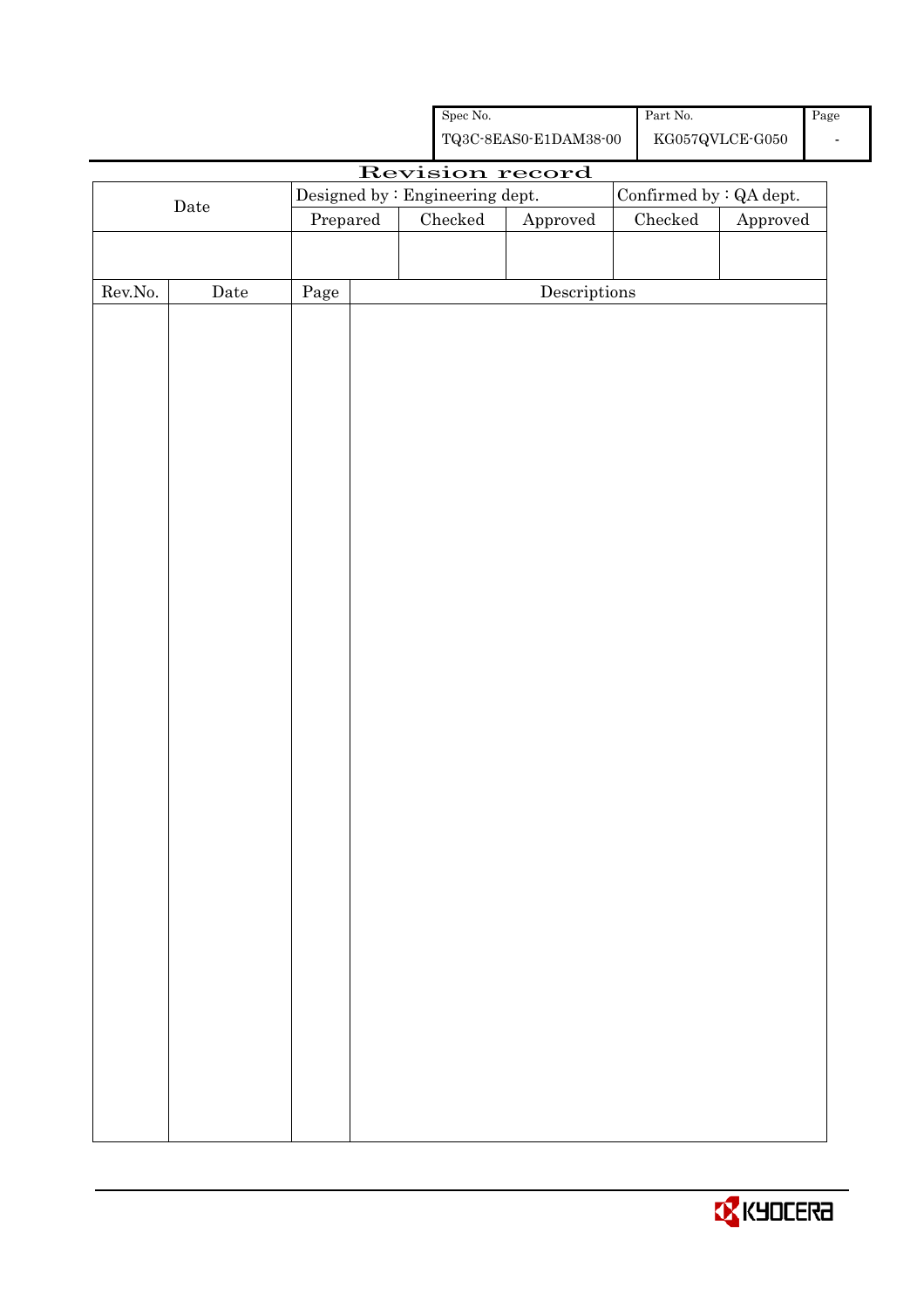### 1. Application

This document defines the specification of KG057QVLCE-G050. (RoHS Compliant)

### 2. Construction and outline

| LCD.               | : Transmissive monochrome dot matrix type STN             |
|--------------------|-----------------------------------------------------------|
| Duty ratio         | $: 1/240$ duty                                            |
| Backlight system   | : LED                                                     |
| Polarizer          | $\therefore$ Glare treatment                              |
| Additional circuit | : Bias voltage circuit, Randomizing circuit,              |
|                    | DC/DC converter circuit, Temperature compensation circuit |
| Touch panel        | : Analog type, Non-Glare treatment                        |

## 3. Mechanical specifications

| <b>Item</b>            | Specification                                                     | Unit |
|------------------------|-------------------------------------------------------------------|------|
| Outline dimensions     | 144 (W) $\times$ (104.8) (H) $\times$ 14.5 (D)                    | mm   |
| Active area            | $115.18$ (W) $\times$ 86.38 (H)<br>(14.4cm / 5.7 inch (Diagonal)) | mm   |
| Effective viewing area | $117.2$ (W) $\times$ 88.4 (H)                                     | mm   |
| Dot format             | $320 \text{ (W)} \times 240 \text{ (H)}$                          | dot  |
| Dot size               | $0.34$ (W) $\times$ 0.34 (H)                                      | mm   |
| Dot pitch              | $0.36$ (W) $\times$ 0.36 (H)                                      | mm   |
| Base color<br>$*1$     | Normally Black                                                    |      |
| Mass                   | 220                                                               | g    |

3-1. Mechanical specifications of LCD

\*1 Due to the characteristics of the LCD material, the color varies with environmental temperature.

### 3-2. Mechanical specifications of touch panel

| Item             | Specification                        | Unit |
|------------------|--------------------------------------|------|
| Input            | Radius-0.8 stylus or Finger          |      |
| Actuation force  | $0.5 \pm 0.3$                        | N    |
| Transmittance    | Typ. 80                              | $\%$ |
| Surface hardness | Pencil hardness 2H or more according |      |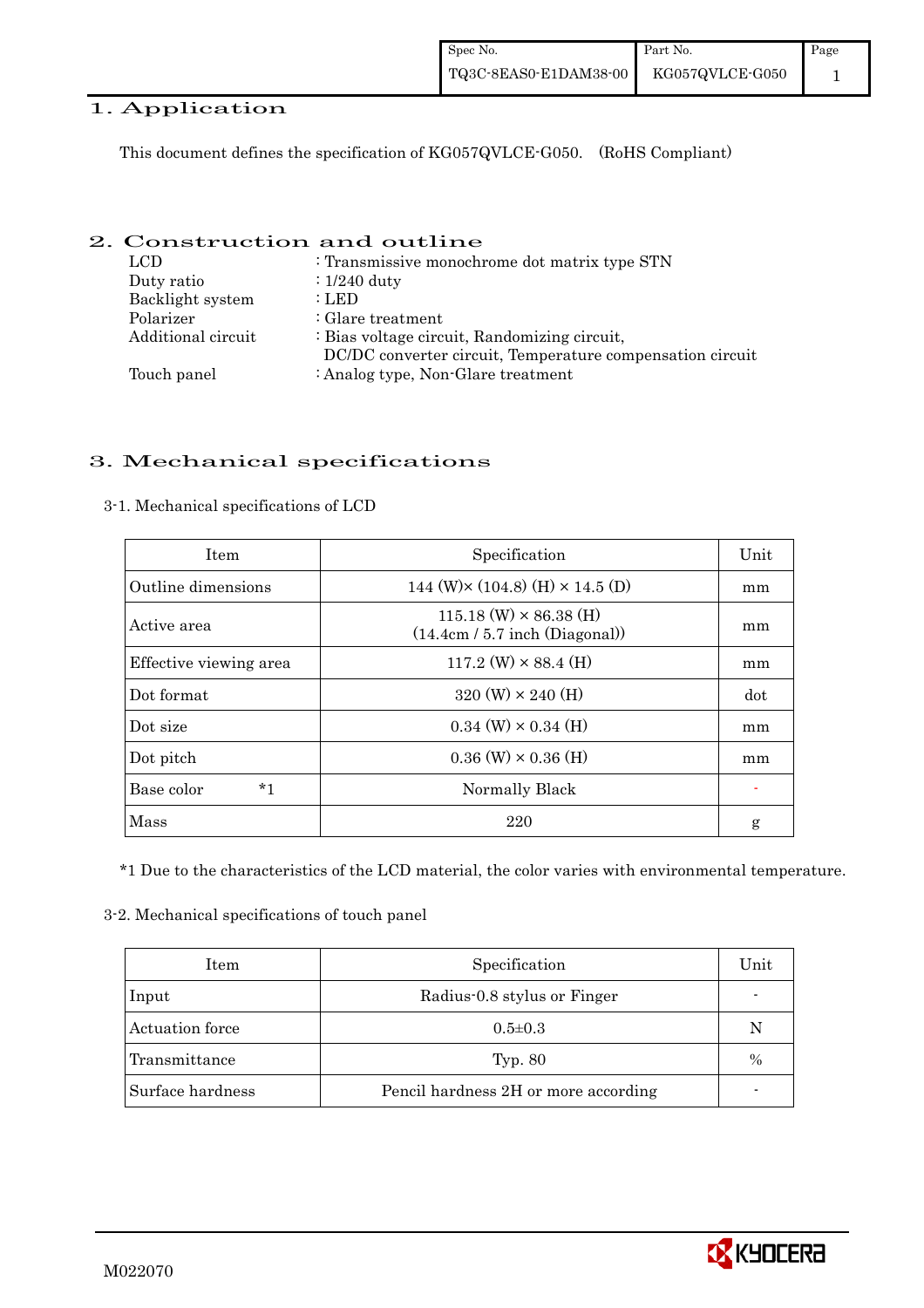### 4. Absolute maximum ratings

4-1. Electrical absolute maximum ratings

| Item                           | Symbol           | Min.     | Max.     | Unit |
|--------------------------------|------------------|----------|----------|------|
| Supply voltage for logic       | $\rm V_{DD}$     | 0        | 6.0      | V    |
| Supply voltage for LCD driving | <b>V</b> CONT    | 0        | $V_{DD}$ | V    |
| $*1$<br>Input signal voltage   | $V_{IN}$         | $\Omega$ | $V_{DD}$ | V    |
| FRM frequency                  | f <sub>FRM</sub> |          | 150      | Hz   |
| $*$ ?<br>LED forward current   | ΙF               |          | 27       | mA   |
| $*$ ?<br>Reversed voltage      | VR.              |          | 5        | V    |
| Supply voltage for touch panel | $V_{TP}$         | 0        | 6.0      | V    |
| Input current of touch panel   | $I_{TP}$         |          | 0.5      | mA   |

\*1 Input signal : FRM, LOAD, CP, DISP, D0~D3

\*2 For each "AN1-CA1", "AN2-CA2" and "AN3-CA3"

### 4-2. Environmental absolute maximum ratings

| Item                  |         | Symbol             | Min.    | Max.    | Unit      |
|-----------------------|---------|--------------------|---------|---------|-----------|
| Operating temperature | $^*1$   | Top                | $-20$   | 70      | $\circ$ C |
| Storage temperature   | $*_{2}$ | T <sub>STO</sub>   | $-30$   | 80      | $\circ$ C |
| Operating humidity    | $*3$    | Hop                | 10      | $*_{4}$ | %RH       |
| Storage humidity      | $*3$    | $_{\mathrm{HSTO}}$ | 10      | $*_{4}$ | %RH       |
| Vibration             |         | $\blacksquare$     | $*_{5}$ | *5      |           |
| Shock                 |         |                    | *6      | $*6$    |           |

\*1 Operating temperature means a temperature which operation shall be guaranteed. Since display performance is evaluated at 25°C, another temperature range should be confirmed.

\*2 Temp. =  $-30^{\circ}$ C $<$ 48h, Temp. =  $80^{\circ}$ C $<$ 48h

 Store LCD panels at normal temperature/humidity. Keep them free from vibration and shock. An LCD panel that is kept at a low or a high temperature for a long time can be defective due to other conditions, even if the low or high temperature satisfies the standard.

(Please refer to "Precautions for use" for details.)

\*3 Non-condensing

\*4 Temp.≦40°C, 85%RH Max.

Temp.  $>40^{\circ}$ C, Absolute humidity shall be less than 85%RH at 40 $^{\circ}$ C.

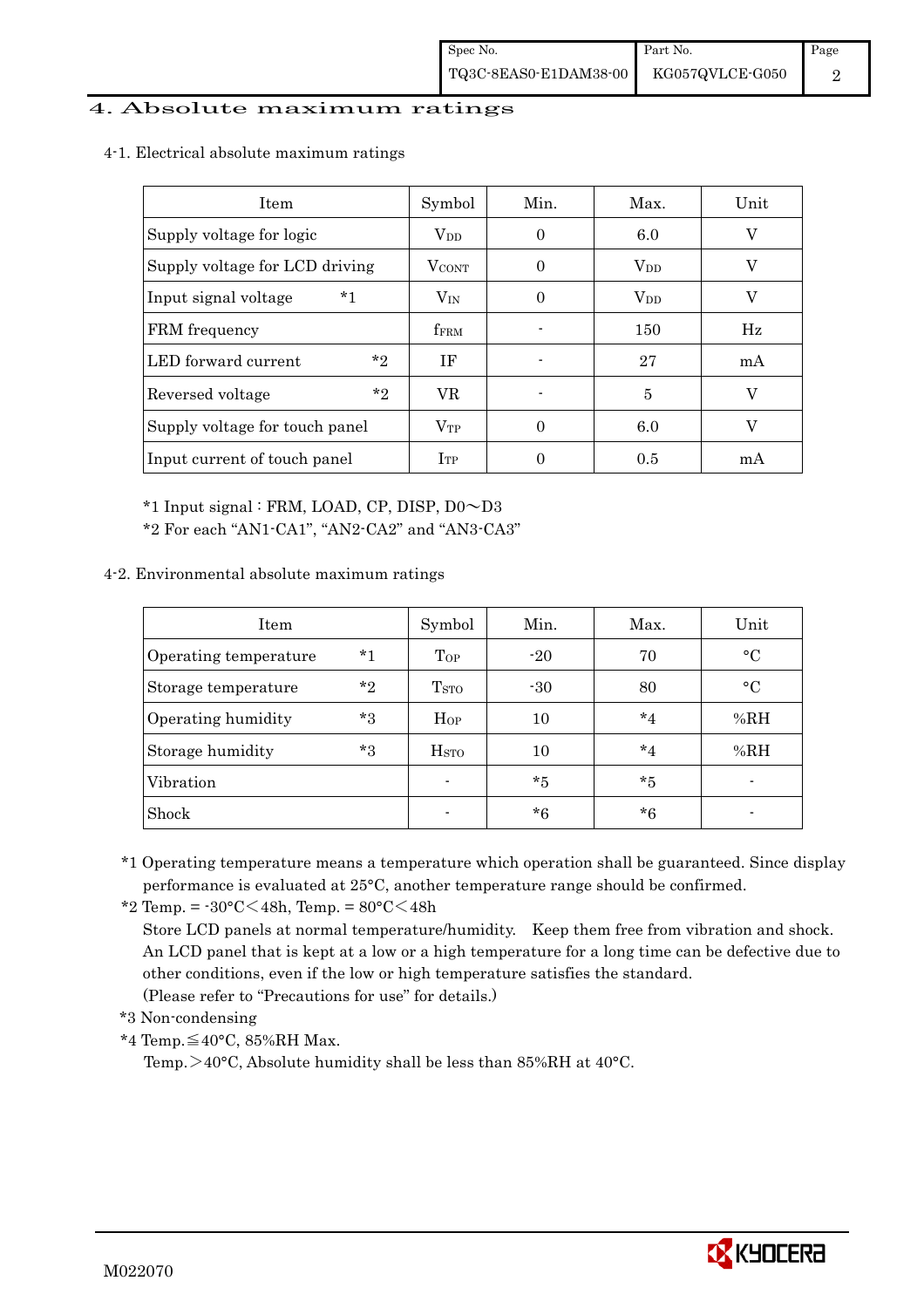\*5

| Frequency       | $10\sim 55$ Hz    | Acceleration value         |
|-----------------|-------------------|----------------------------|
| Vibration width | $0.15$ mm         | $(0.3{\sim}9~{\rm m/s^2})$ |
| Interval        | $10 - 55 - 10$ Hz | 1 minutes                  |

 2 hours in each direction X, Y, Z (6 hours total) EIAJ ED-2531

\*6 Acceleration: 490 m/s2, Pulse width: 11 ms

 $3$  times in each direction:  $\pm \mathrm{X},\, \pm \mathrm{Y},\, \pm \mathrm{Z}$ EIAJ ED-2531

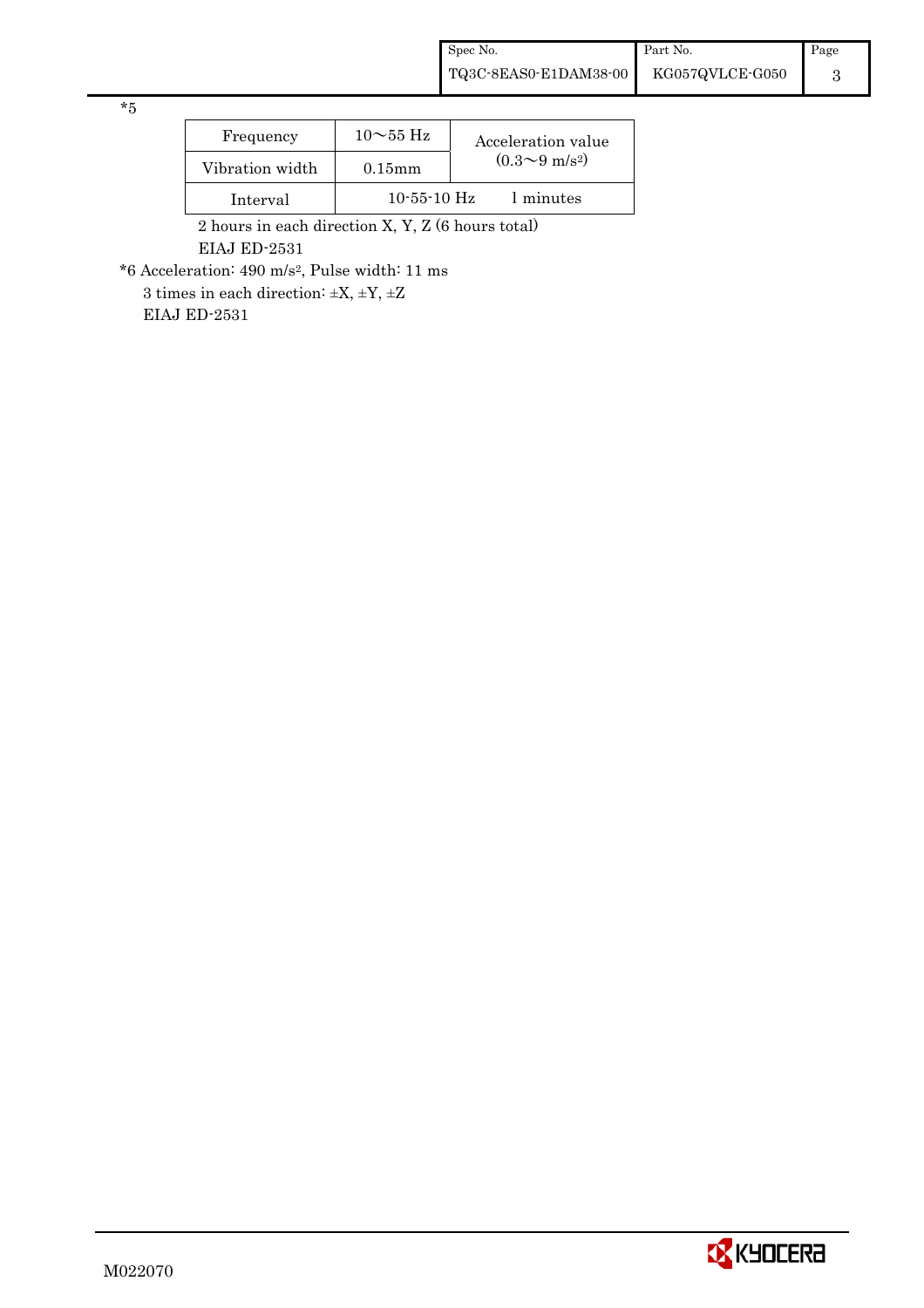### 5. Electrical characteristics

 $5-1.$  V<sub>DD</sub> =  $5.0V$ 

|                                            |                                   |                      |                    | $V_{DD}$ = +5.0V±5%, Temp. = -20 $\sim$ 70°C |              |         |
|--------------------------------------------|-----------------------------------|----------------------|--------------------|----------------------------------------------|--------------|---------|
| Item                                       | Symbol                            | Condition            | Min.               | Typ.                                         | Max.         | Unit    |
| Supply voltage for logic                   | $V_{DD}$                          |                      | 4.75               | 5.00                                         | 5.25         | V       |
| Supply voltage for LCD driving<br>$*1, *2$ | $V_{\text{CONT}} = V_{\text{OP}}$ | $-20\sim 70$ °C *3   | 1.45               | 1.95                                         | 2.45         | V       |
| Input signal voltage                       |                                   | "High" level         | 0.8V <sub>DD</sub> |                                              | $\rm V_{DD}$ | V       |
| (FRM,LOAD,CP,DISP,D0~D3)                   | $V_{IN}$                          | "Low" level          | $\Omega$           |                                              | $0.2V_{DD}$  | V       |
| Input current                              | $I_{IN}$                          | Input signal         | $-100$             |                                              | 100          | $\mu A$ |
| Rush current for logic                     | <b>IRUSH</b>                      | When LCD<br>turn on. |                    | $3.0A$ (Peak) $\times$ 1ms                   |              |         |
| Clock frequency                            | $f_{\rm CP}$                      |                      |                    |                                              | 10.00        | MHz     |
| $*_{4}$<br>Frame frequency                 | fFRM                              |                      | 70                 | 75                                           | 80           | Hz      |
| Current consumption for logic              | $_{\rm{LDD}}$                     | $*5$                 |                    | 17                                           | 22           | mA      |
| Power consumption                          | P <sub>DISP</sub>                 |                      |                    | 85                                           | 110          | mW      |

- \*1 Maximum contrast ratio is obtained by adjusting the LCD supply voltage ( $V_{\text{CONT}} = V_{\text{OP}}$ ) for driving the LCD.
- \*2 Frame frequency :  $f_{\text{FRM}} = 75 \text{Hz}$
- \*3 The LCD module has a temperature compensation circuit.
- \*4 In consideration of display quality, it is recommended that frame frequency be set in the range of 70-80Hz. When you have to use higher frame and clock frequencies, confirm the LCD's performance and quality prior to finalizing the frequency value. Generally, as frame and clock frequencies become higher current consumption increases and display quality will degrade.





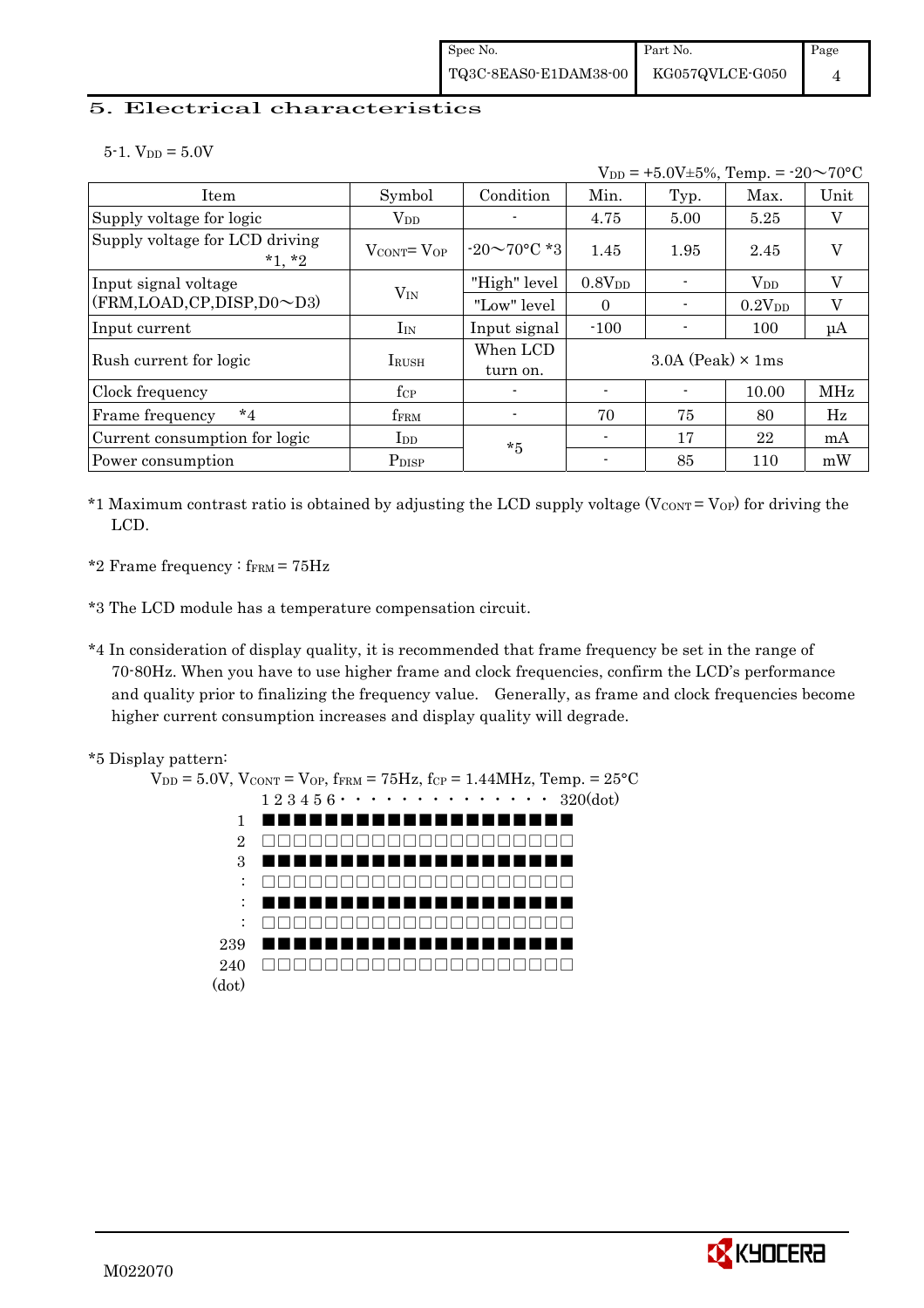Spec No. TQ3C-8EAS0-E1DAM38-00 Part No. KG057QVLCE-G050 Page 5

#### $5 - 2.$  V<sub>DD</sub> =  $3.3V$

 $V_{DD} = +3.3V \pm 0.3V$ , Temp. =  $0 \sim 60^{\circ}$ C

| Item                                       | Symbol                            | Condition            | Min.               | Typ.                       | Max.               | Unit       |
|--------------------------------------------|-----------------------------------|----------------------|--------------------|----------------------------|--------------------|------------|
| Supply voltage for logic                   | $\rm V_{DD}$                      |                      | 3.0                | 3.3                        | 3.6                | V          |
| Supply voltage for LCD driving<br>$*1, *2$ | $V_{\text{CONT}} = V_{\text{OP}}$ | $-20\sim 70$ °C *3   | 1.45               | 1.95                       | 2.45               | $\rm _V$   |
| Input signal voltage                       |                                   | "High" level         | 0.8V <sub>DD</sub> |                            | $\rm V_{DD}$       | V          |
| (FRM,LOAD,CP,DISP,D0-D3)                   | $V_{IN}$                          | "Low" level          | $\Omega$           |                            | 0.2V <sub>DD</sub> | $\rm V$    |
| Input current                              | ${\rm I_{IN}}$                    | Input signal         | $-100$             |                            | 100                | $\mu A$    |
| Rush current for logic                     | <b>I</b> RUSH                     | When LCD<br>turn on. |                    | $3.0A$ (Peak) $\times$ 1ms |                    |            |
| Clock frequency                            | $f_{\rm CP}$                      |                      |                    |                            | 10.00              | <b>MHz</b> |
| $*_{4}$<br>Frame frequency                 | fFRM                              |                      | 70                 | 75                         | 80                 | Hz         |
| Current consumption for logic              | I <sub>DD</sub>                   |                      |                    | 25                         | 33                 | mA         |
| Power consumption                          | P <sub>DISP</sub>                 | $*5$                 |                    | 83                         | 109                | mW         |

- \*1 Maximum contrast ratio is obtained by adjusting the LCD supply voltage  $(V_{CONT} = V_{OP})$  for driving the LCD.
- \*2 Frame frequency :  $f_{\text{FRM}} = 75 \text{Hz}$
- \*3 The LCD module has a temperature compensation circuit.
- \*4 In consideration of display quality, it is recommended that frame frequency be set in the range of 70-80Hz. When you have to use higher frame and clock frequencies, confirm the LCD's performance and quality prior to finalizing the frequency value. Generally, as frame and clock frequencies become higher current consumption increases and display quality will degrade.
- \*5 Display pattern:



5-3. Touch panel

| Item                           | Specification                             |  |  |  |
|--------------------------------|-------------------------------------------|--|--|--|
| Supply voltage for touch panel | 5.0V                                      |  |  |  |
|                                | $xL \sim xR : 200\Omega \sim 1,000\Omega$ |  |  |  |
| Terminal resistance            | $yU \sim yL : 200\Omega \sim 1,000\Omega$ |  |  |  |
| Linearity                      | less than $\pm 1.5\%$                     |  |  |  |
| Insulation resistance          | 100MΩ or more at DC25V                    |  |  |  |

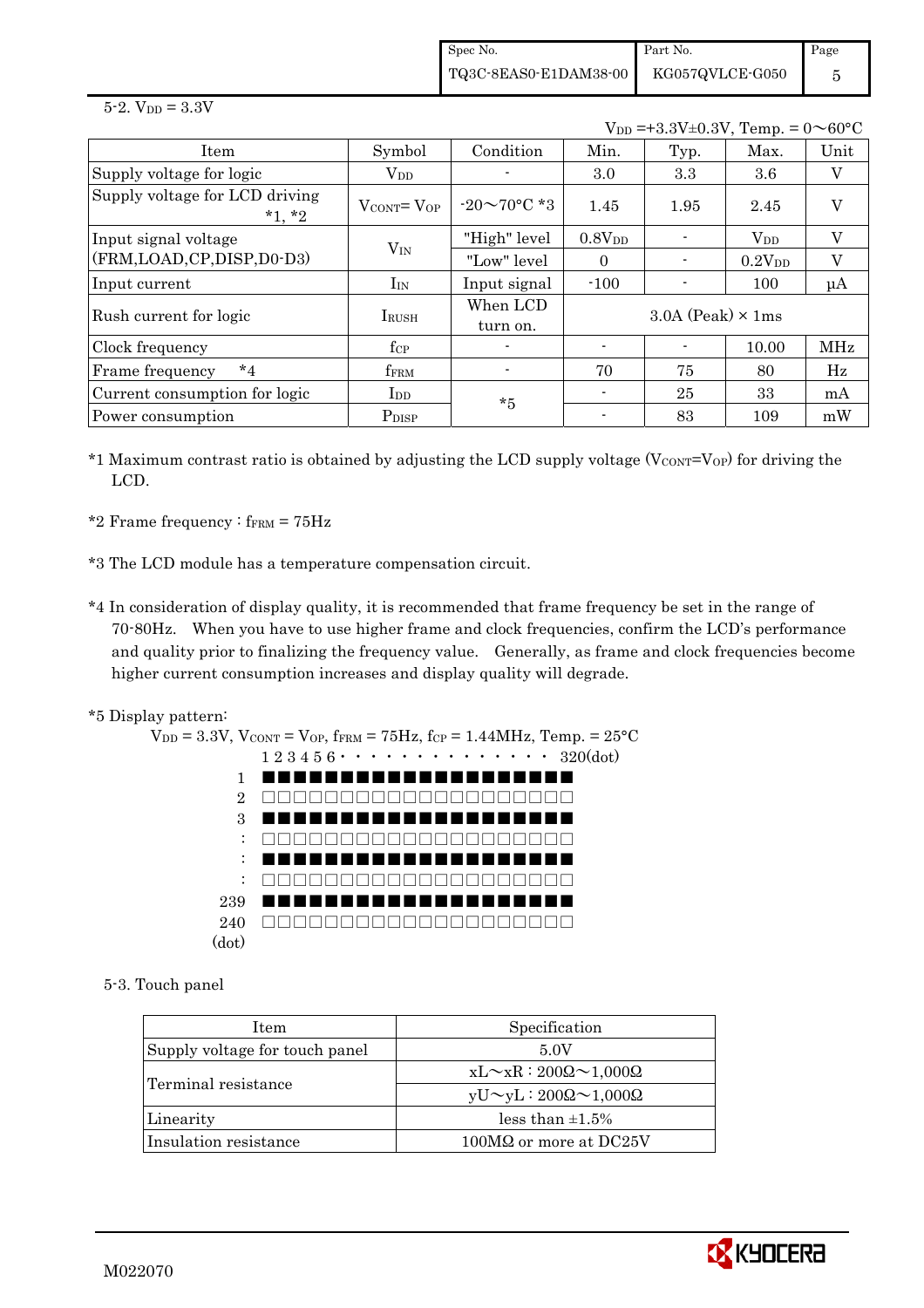Spec No. TQ3C-8EAS0-E1DAM38-00 Part No. KG057QVLCE-G050

Page 6

# 6. Optical characteristics

Measuring spot =  $\phi$  6.0mm, Temp. = 25°C

| Item                        |       | Symbol         | Condition                   | Min.                     | Typ. | Max. | Unit                     |  |
|-----------------------------|-------|----------------|-----------------------------|--------------------------|------|------|--------------------------|--|
| Rise                        |       | $\tau_r$       | $\theta = \phi = 0^{\circ}$ |                          | 380  | 480  | ms                       |  |
| Response time               | Down  | T d            | $\theta = \phi = 0^{\circ}$ | $\overline{\phantom{a}}$ | 120  | 220  | ms                       |  |
|                             |       | $\theta$ upper |                             | $\blacksquare$           | 25   | -    |                          |  |
| Viewing angle range         |       | $\theta$ lower | $CR \geq 2$                 |                          | 45   |      | deg.                     |  |
|                             |       | $\phi$ left    |                             |                          | 45   |      | deg.                     |  |
|                             |       | $\phi$ RIGHT   |                             | $\overline{\phantom{a}}$ | 45   |      |                          |  |
| Contrast ratio              |       | CR             | $\theta = \phi = 0^{\circ}$ | 20                       | 40   |      | $\overline{\phantom{a}}$ |  |
| <b>Brightness</b>           |       | L              | IF=25mA/LED line            | 140                      | 240  |      | cd/m <sup>2</sup>        |  |
|                             |       |                | $\theta = \phi = 0^{\circ}$ | 0.24                     | 0.29 | 0.34 |                          |  |
| Chromaticity<br>coordinates | White | $\mathbf y$    |                             | 0.28                     | 0.33 | 0.38 |                          |  |
|                             |       | $\mathbf x$    |                             | 0.20                     | 0.25 | 0.30 |                          |  |
|                             | Black | $\mathbf y$    | $\theta = \phi = 0^{\circ}$ |                          | 0.26 | 0.31 |                          |  |

Optimum contrast is obtained by adjusting the LCD driving voltage  $(V_{OP})$  while at the viewing angle of  $\theta = \phi = 0^{\circ}$ .

### 6-1. Definition of contrast ratio

 $CR(Contrast ratio) =$  Brightness with all pixels "White" Brightness with all pixels "Black"

6-2. Definition of Vor



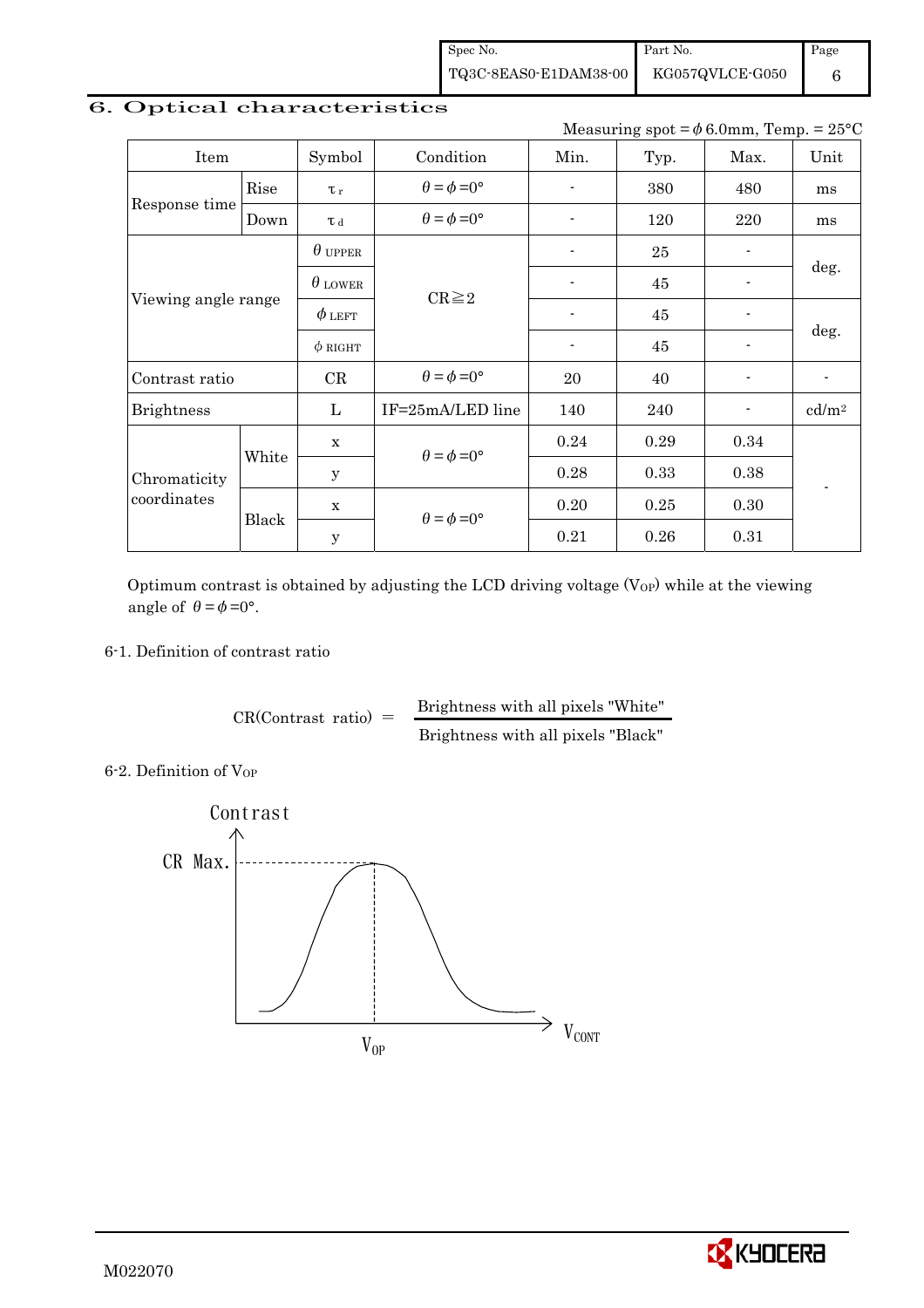### 6-3. Definition of response time



 $\theta=0^\circ$ 

### 6-4. Definition of viewing angle





## 6-5. Brightness measuring points



- 1) Rating is defined on the average in the viewing area.
- 2) Measured 30 minutes after the LED is powered on. (Ambient temp. = 25°C)
- 

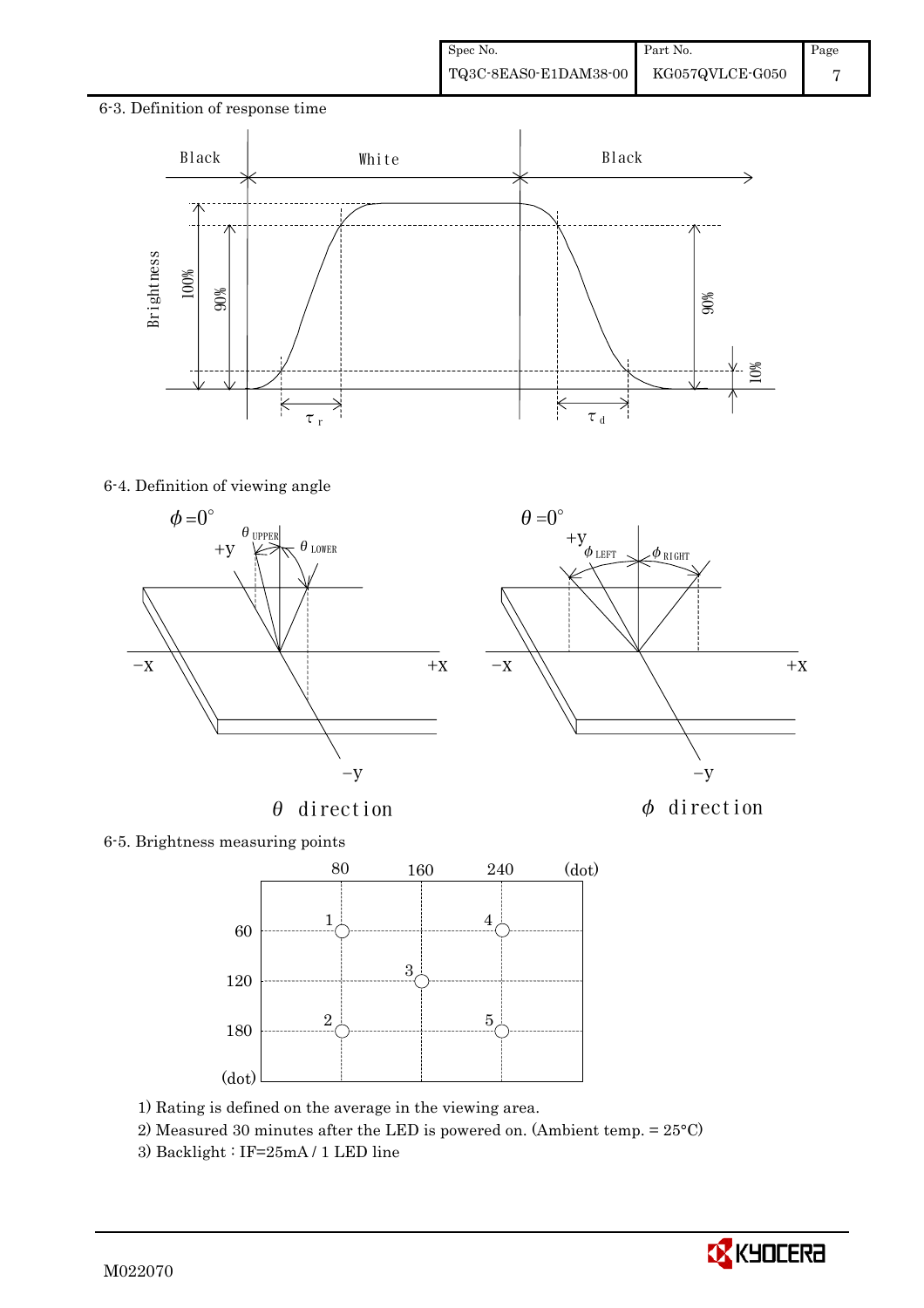# 7. Circuit block diagram



7-1. Power supply



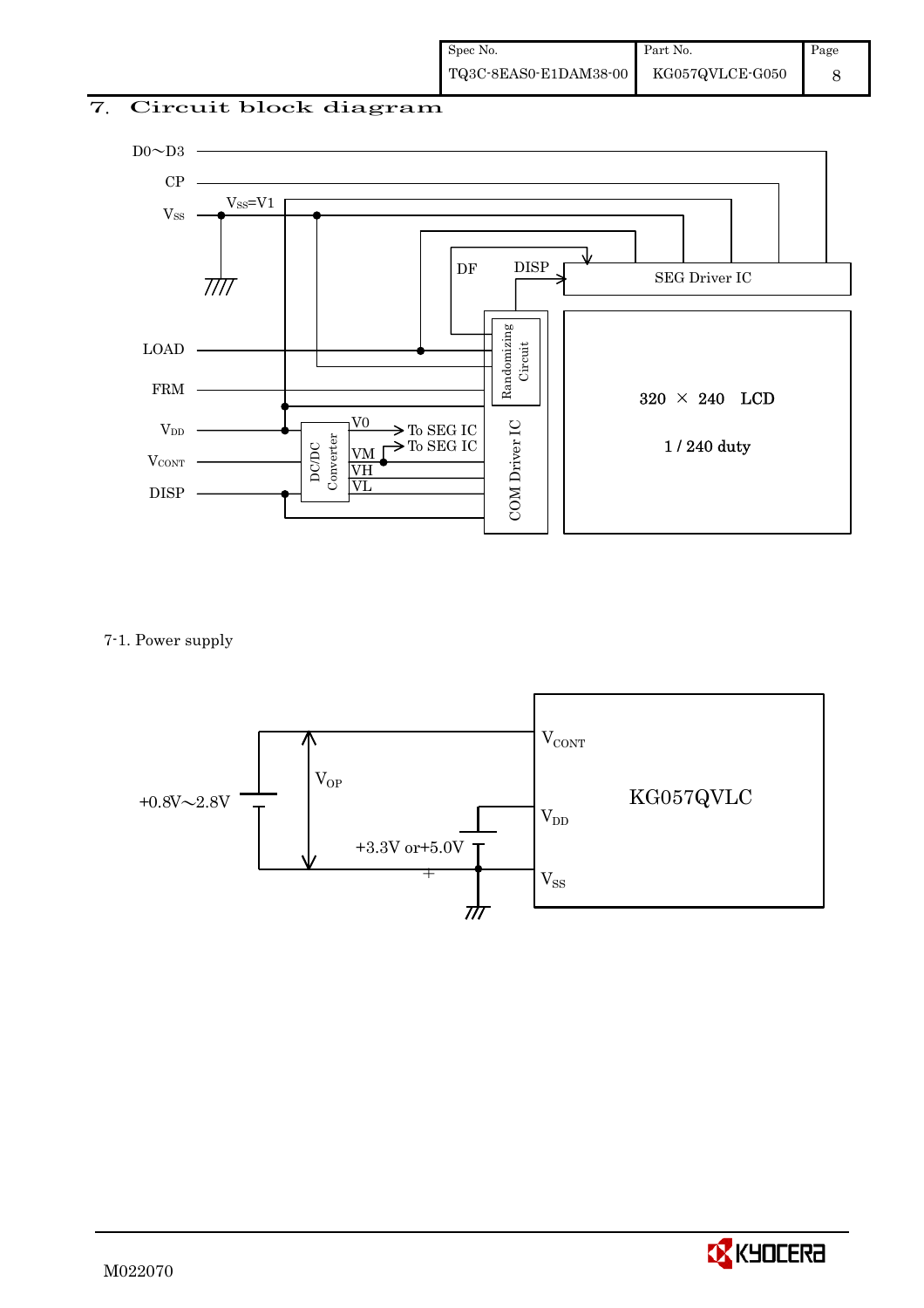## 8. Interface signals

| $\ldots$ assignment of $\Delta S$ panel<br>No. | Symbol            | Description                                  | Level             |
|------------------------------------------------|-------------------|----------------------------------------------|-------------------|
| 1                                              | FRM               | Synchronous signal for driving scanning line | H                 |
| $\overline{2}$                                 | <b>LOAD</b>       | Data signal latch clock                      | $H \rightarrow L$ |
| 3                                              | CP                | Data signal shift clock                      | $H \rightarrow L$ |
| $\overline{4}$                                 | <b>DISP</b>       | Display control signal                       | H(ON), L(OFF)     |
| $\bf 5$                                        | $\rm V_{DD}$      | Power supply for logic                       |                   |
| $\,6$                                          | $\mathrm{V_{SS}}$ | <b>GND</b>                                   |                   |
| 7                                              | $V_{\text{CONT}}$ | LCD adjust voltage                           |                   |
| 8                                              | NC                |                                              |                   |
| 9                                              | NC                |                                              |                   |
| 10                                             | NC                | No connect                                   |                   |
| 11                                             | NC                |                                              |                   |
| 12                                             | D <sub>3</sub>    |                                              |                   |
| 13                                             | D2                | Display data                                 | H(ON), L(OFF)     |
| 14                                             | D1                |                                              |                   |
| 15                                             | D <sub>0</sub>    |                                              |                   |
| 16                                             | $\rm V_{DD}$      |                                              |                   |
| 17                                             | $\rm V_{DD}$      | Power supply for logic                       |                   |
| 18                                             | $\mathrm{V_{SS}}$ |                                              |                   |
| 19                                             | $\mathrm{V_{SS}}$ | <b>GND</b>                                   |                   |
| 20                                             | $\mathrm{V_{SS}}$ |                                              |                   |

8-1. Pin assignment of LCD panel

Recommended matching FFC or FPC : 0.5mm pitch

- $\rm LCD~connector ~~:~~08\mbox{-}6210\mbox{-}020\mbox{-}340\mbox{-}800+~~\mbox{(ELCO)}$ 
	-

8-2. Pin assignment of LED

| No.            | Symbol          | Description |  |  |  |  |
|----------------|-----------------|-------------|--|--|--|--|
| 1              | AN1             | Anode 1     |  |  |  |  |
| $\overline{2}$ | AN2             | Anode 2     |  |  |  |  |
| 3              | AN <sub>3</sub> | Anode 3     |  |  |  |  |
| 4              | CA <sub>1</sub> | Cathode 1   |  |  |  |  |
| 5              | CA2             | Cathode 2   |  |  |  |  |
| 6              | CA <sub>3</sub> | Cathode 3   |  |  |  |  |

| LCD side connector             | $\therefore$ SHLP-06V-S-B | (JST) |
|--------------------------------|---------------------------|-------|
| Recommended matching connector |                           |       |
|                                | AMAO AIILA MD             | (TOM) |

- : SM06B-SHLS-TF (JST)
- : SM06B-SHLS-TF(LF)(SN) (JST)・・・(RoHS Compliant)

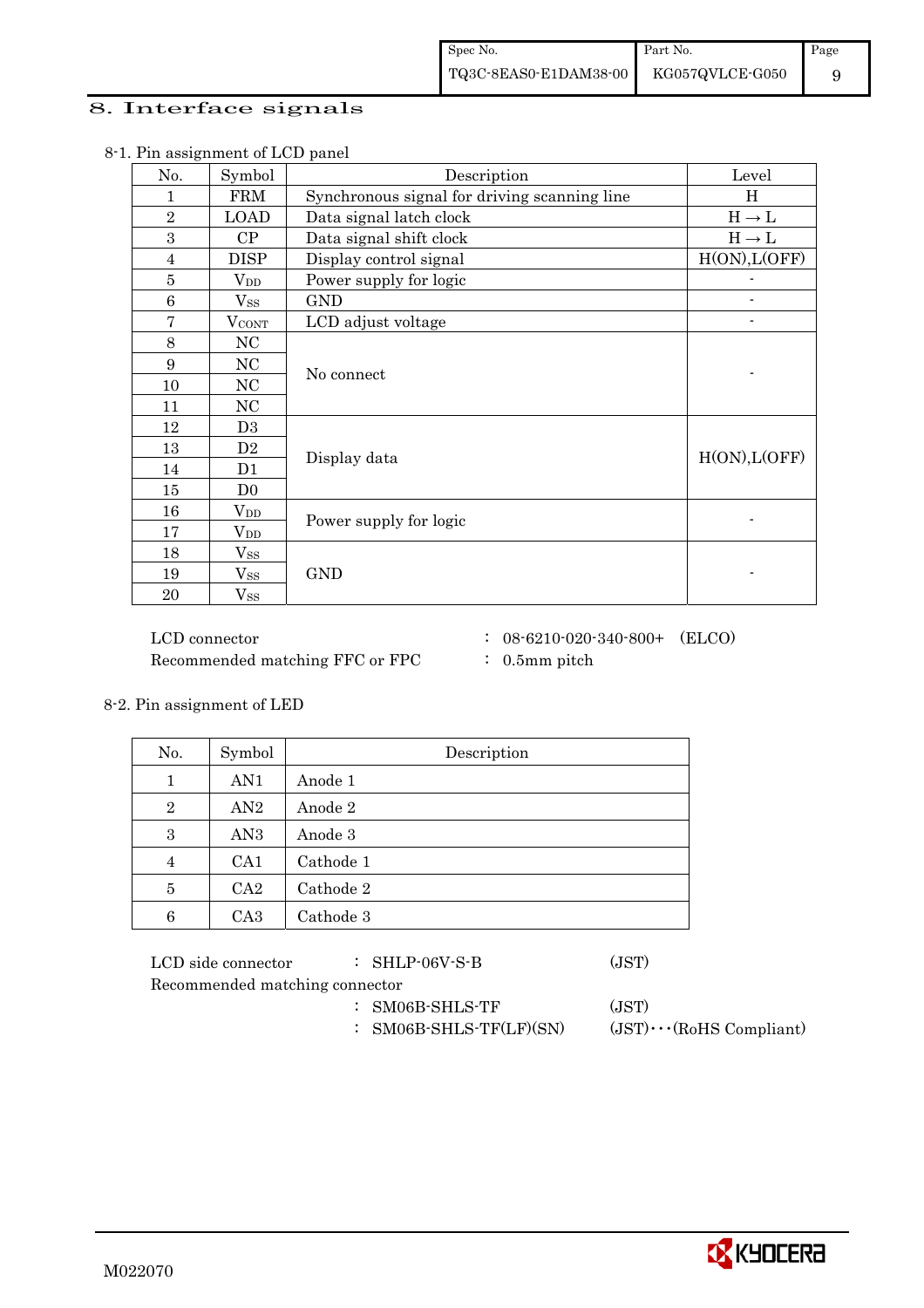| No. | Symbol | Description      |
|-----|--------|------------------|
|     | vU     | y-Upper terminal |
|     | XL     | x-Left terminal  |
|     | vL.    | y-Lower terminal |
|     | xR     | x-Right terminal |
|     |        |                  |

8-3. Pin assignment of touch panel

| Touch panel side connector                      | $\therefore$ 1.25 mm pitch |       |
|-------------------------------------------------|----------------------------|-------|
| Recommended matching connector : Series FE, FFS |                            | (JST) |
|                                                 | $\colon$ KCA-K4R           | (DMC) |

# 9. Interface timing chart



\* The cycle of the LOAD signal should be stable and continuously applied without interruption.

\* The above-mentioned timing chart is a reference to set up a LCD module, not an electrical rating.

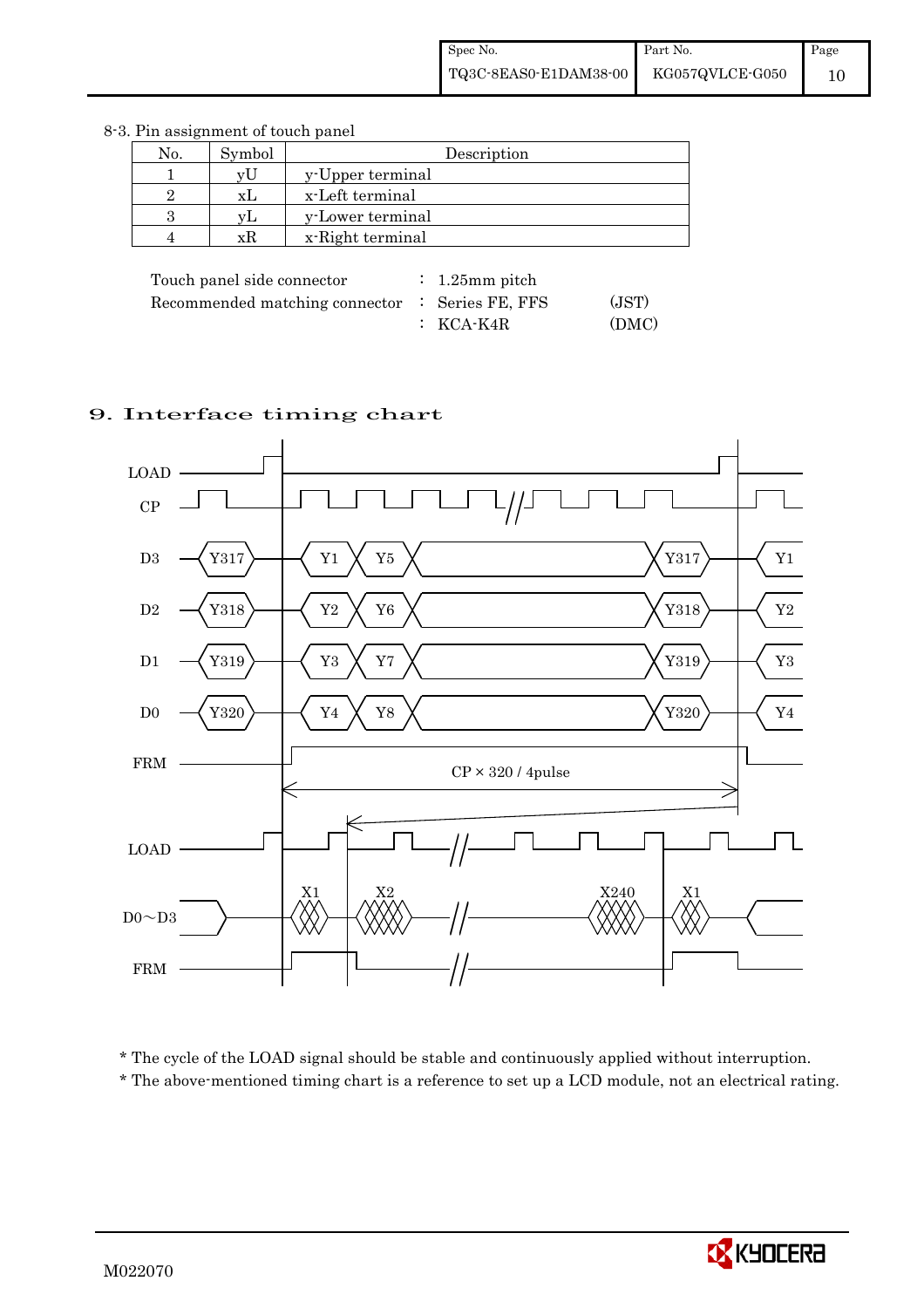# 10. Input timing characteristics





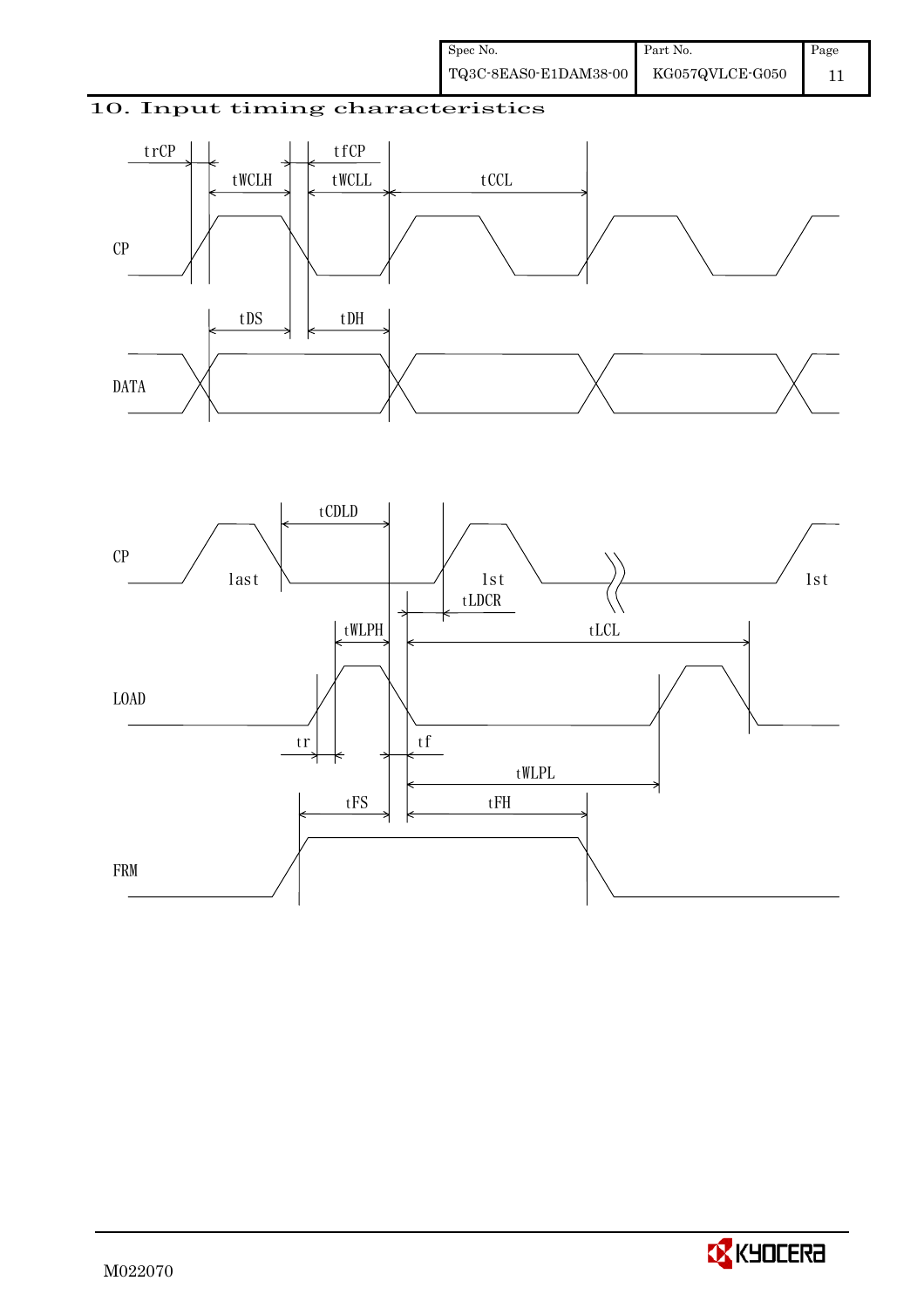| Spec No.              | Part No.        | Page |
|-----------------------|-----------------|------|
| TQ3C-8EAS0-E1DAM38-00 | KG057QVLCE-G050 | 12   |

# 10-1. Switching characteristics  $(V_{DD} = 5.0V)$

|                                  | Input characteristics : $V_{DD} = +5.0V \pm 5\%$ , Temp. = -20~70°C |        |                          |                          |    |
|----------------------------------|---------------------------------------------------------------------|--------|--------------------------|--------------------------|----|
| Item                             | Symbol                                                              | Min.   | Max.                     | Unit                     |    |
| CP cycle                         | $*1$                                                                | tCCL   | 100                      | $\blacksquare$           | Ns |
| CP"H" pulse width                |                                                                     | tWCLH  | 30                       | $\overline{\phantom{a}}$ | Ns |
| CP"L" pulse width                |                                                                     | tWCLL  | 30                       | $\blacksquare$           | Ns |
| CP rise up time                  |                                                                     | trCP   | $\blacksquare$           | 15                       | Ns |
| CP fall down time                |                                                                     | tfCP   | $\overline{\phantom{a}}$ | 15                       | Ns |
| Data set up time                 |                                                                     | tDS    | 25                       | $\overline{\phantom{a}}$ | Ns |
| Data hold time                   |                                                                     | $t$ DH | 25                       | $\blacksquare$           | Ns |
| LOAD "H" pulse width             |                                                                     | tWLPH  | 40                       | ۰                        | Ns |
| LOAD "L" pulse width             |                                                                     | tWLPL  | 400                      | $\blacksquare$           | Ns |
| LOAD cycle                       | $*$ ?                                                               | tLCL   | 500                      | $\overline{\phantom{a}}$ | ns |
| $CP \rightarrow$ LOAD delay time |                                                                     | tCDLD  | 60                       | $\blacksquare$           | ns |
| $LOAD \rightarrow CP$ delay time |                                                                     | tLDCR  | 60                       | $\blacksquare$           | ns |
| Input signal rise up time        |                                                                     | tr     | $\blacksquare$           | 20                       | ns |
| Input signal fall down time      |                                                                     | tf     | $\overline{\phantom{a}}$ | 20                       | ns |
| FRM data set up time             |                                                                     | tFS    | 120                      | $\blacksquare$           | ns |
| FRM data hold time               |                                                                     | tFH    | 30                       | $\blacksquare$           | ns |

\*1 CP cycle is adjusted so that FRM signal is 75Hz.

\*2 LOAD cycle is constant.

# 10-2. Switching characteristics  $(V_{DD} = 3.3V)$

|                                  | Input characteristics : $V_{DD} = +3.3V \pm 0.3V$ , Temp. = -20~70°C |        |                          |                          |      |
|----------------------------------|----------------------------------------------------------------------|--------|--------------------------|--------------------------|------|
| Item                             |                                                                      | Symbol | Min.                     | Max.                     | Unit |
| CP cycle                         | $*_{1}$                                                              | tCCL   | 100                      |                          | ns   |
| CP"H" pulse width                |                                                                      | tWCLH  | 40                       | $\overline{\phantom{a}}$ | ns   |
| CP"L" pulse width                |                                                                      | tWCLL  | 40                       | $\blacksquare$           | ns   |
| CP rise up time                  |                                                                      | trCP   | $\overline{\phantom{a}}$ | 20                       | ns   |
| CP fall down time                |                                                                      | tfCP   | $\blacksquare$           | 20                       | ns   |
| Data set up time                 |                                                                      | tDS    | 35                       | $\blacksquare$           | ns   |
| Data hold time                   |                                                                      | $t$ DH | 35                       | $\blacksquare$           | ns   |
| LOAD "H" pulse width             |                                                                      | tWLPH  | 50                       | $\overline{\phantom{a}}$ | ns   |
| LOAD "L" pulse width             |                                                                      | tWLPL  | 400                      | $\overline{\phantom{a}}$ | ns   |
| LOAD cycle                       | $*_{2}$                                                              | tLCL   | 500                      | $\overline{\phantom{a}}$ | ns   |
| $CP \rightarrow$ LOAD delay time |                                                                      | tCDLD  | 60                       | $\blacksquare$           | ns   |
| $LOAD \rightarrow CP$ delay time |                                                                      | tLDCR  | 80                       | $\overline{\phantom{a}}$ | ns   |
| Input signal rise up time        |                                                                      | tr     | $\blacksquare$           | 20                       | ns   |
| Input signal fall down time      |                                                                      | tf     | $\blacksquare$           | 20                       | ns   |
| FRM data set up time             |                                                                      | tFS    | 120                      | $\blacksquare$           | ns   |
| FRM data hold time               |                                                                      | tFH    | 30                       | $\overline{\phantom{a}}$ | ns   |

\*1 CP cycle is adjusted so that FRM signal is 75Hz.

\*2 LOAD cycle is constant.

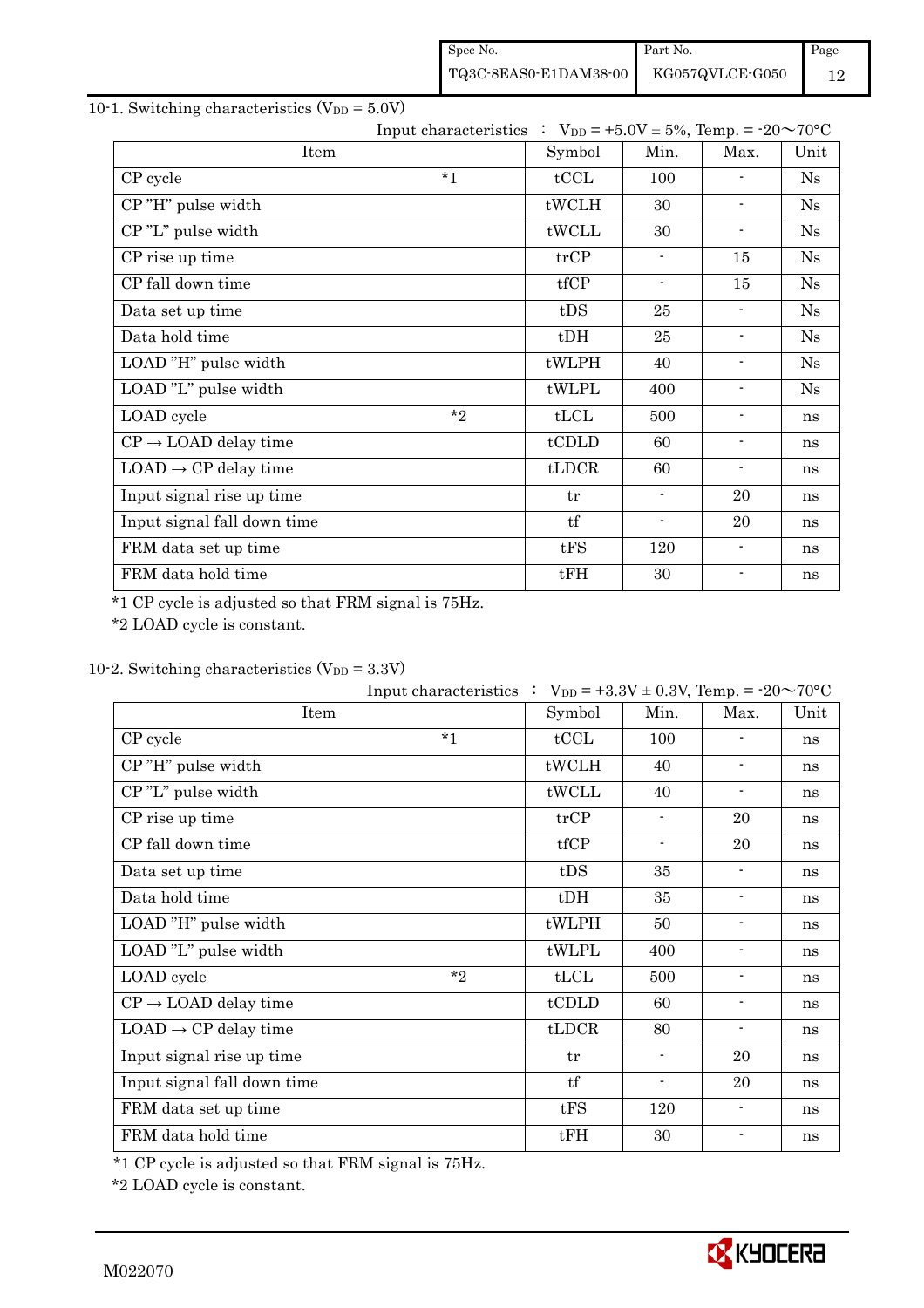| Spec No.              | Part No.        | Page |
|-----------------------|-----------------|------|
| TQ3C-8EAS0-E1DAM38-00 | KG057QVLCE-G050 |      |

# 11. Supply voltage sequence condition

 In normal operation, logic within the LCD module reverses the polarity of the drive voltage every few lines to prevent DC damage to the liquid crystal material. But when a voltage is present on  $V_{\text{CONT}}$  outside of the time when the  $V_{\text{DD}}$  logic voltage is stable, a drive voltage is applied to the liquid crystal material without the polarity reversals. This sometimes result in a deterioration of display quality and a reduction in life time.



\* Input signal: FRM, LOAD, CP, D0~D3

- \* The above sequence should be designed as to maintain each normal voltage when the liquid crystal module load is applied to your system.
- \* Control the supply voltage sequence to not float any signal line when the LCD panel is being driven.

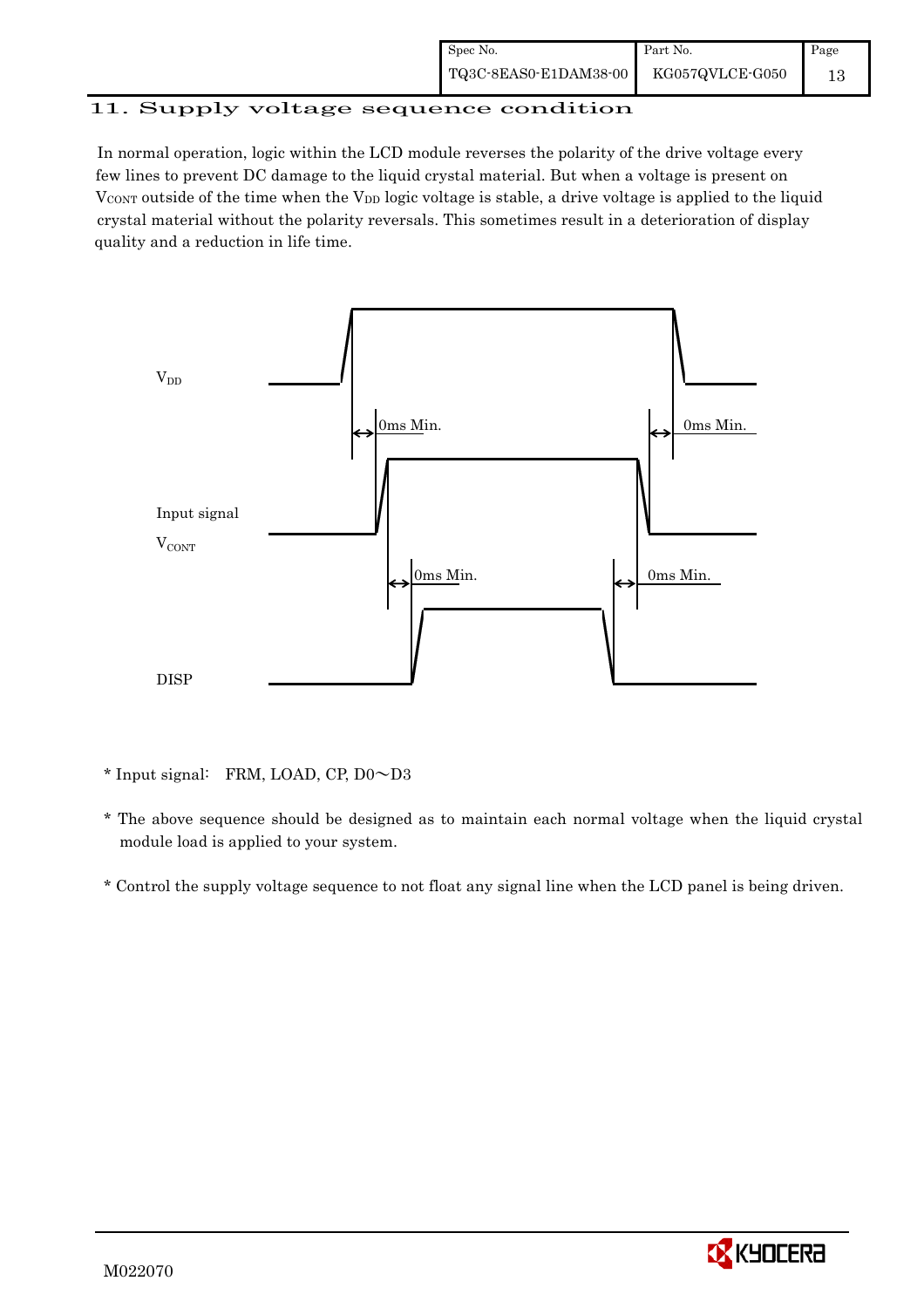## 12. Backlight characteristics

LED ratings

| Item                |          | Symbol | Min.           | Typ.     | Max. | Unit | Note                             |
|---------------------|----------|--------|----------------|----------|------|------|----------------------------------|
| Forward current     | *1       | IF     | $\blacksquare$ | 25       |      | mA   | $Ta=0$ °C                        |
|                     |          |        | $\blacksquare$ | 24.5     | 27.3 | V    | IF= $25mA$ , Ta= $-20^{\circ}$ C |
| Forward voltage     | *1       | VF     | $\blacksquare$ | 23.1     | 25.9 | V    | IF= $25mA$ , Ta= $25^{\circ}$ C  |
|                     |          |        | $\overline{a}$ | 22.1     | 24.9 | V    | IF= $25mA$ , Ta= $70^{\circ}$ C  |
| Operating life time | $*2, *3$ | T      | ٠              | (50,000) |      | h    | IF= $25mA$ , Ta= $25°C$          |

\*1 For each "AN1-CA1", "AN2-CA2" and "AN3-CA3"

\*2 When brightness decrease 50% of initial brightness.

\*3 Life time is estimated data.

 \* An input current below 8.0mA may reduce the brightness uniformity of the LED backlight. This is because the amount of light from each LED chip is different. Therefore, please evaluate carefully before finalizing the input current.

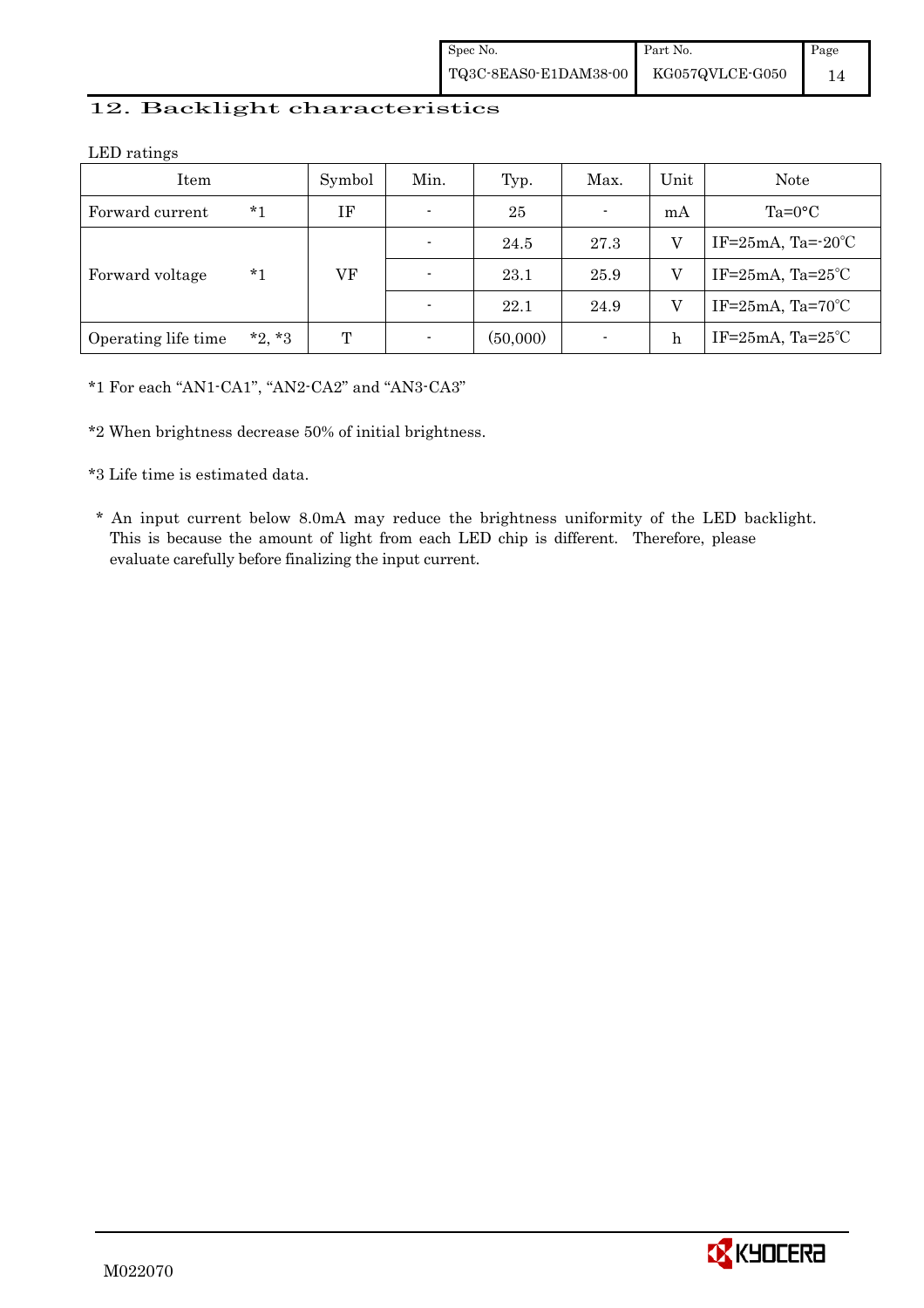### 13. Design guidance for analog touch panel (T/P)

- 13-1 Electrical (In customer's design, please remember the following considerations.)
	- 1 Do not use the current regulated circuit.
	- 2 Keep the current limit with top and bottom layer. (Please refer to "Electrical absolute maxim um ratings" for details.)
	- 3 Analog T/P can not sense two points touching separately.
	- 4 A contact resistance is appeared at the touch point between top and bottom layer. After this resistance has stable read of the T/P position data.
	- 5 Because noise of inverter or peripheral circuits may interfere signal of touch panel itself it is necessary to design carefully in advance to avoid these noise problem.

#### 13-2 Software

- 1 Do the "User Calibration".
- 2 "User Caribration" may be needed with long term using.
- Include "User Caribration" menu in your software.
- 3 When drawing a line with a stylus, there may be a slight discontinuity when the stylus passes over a spacer-dot. If necessary, please provide a compensation feature within your software.

### 13-3 Mounting on display and housing bezel

- 1 Do not use an adhesive tape to bond it on the front of T/P and hang it to the housing bezel.
- 2 Never expand the T/P top layer (PET-film) like a balloon by internal air pressure. The life of the T/P will be extremely short.
- 3 If a dew will be on the heat-sealed area or exposed traces at the end of a flexible tail, the migration of silver can occur. This will cause sometimes a short circuit.

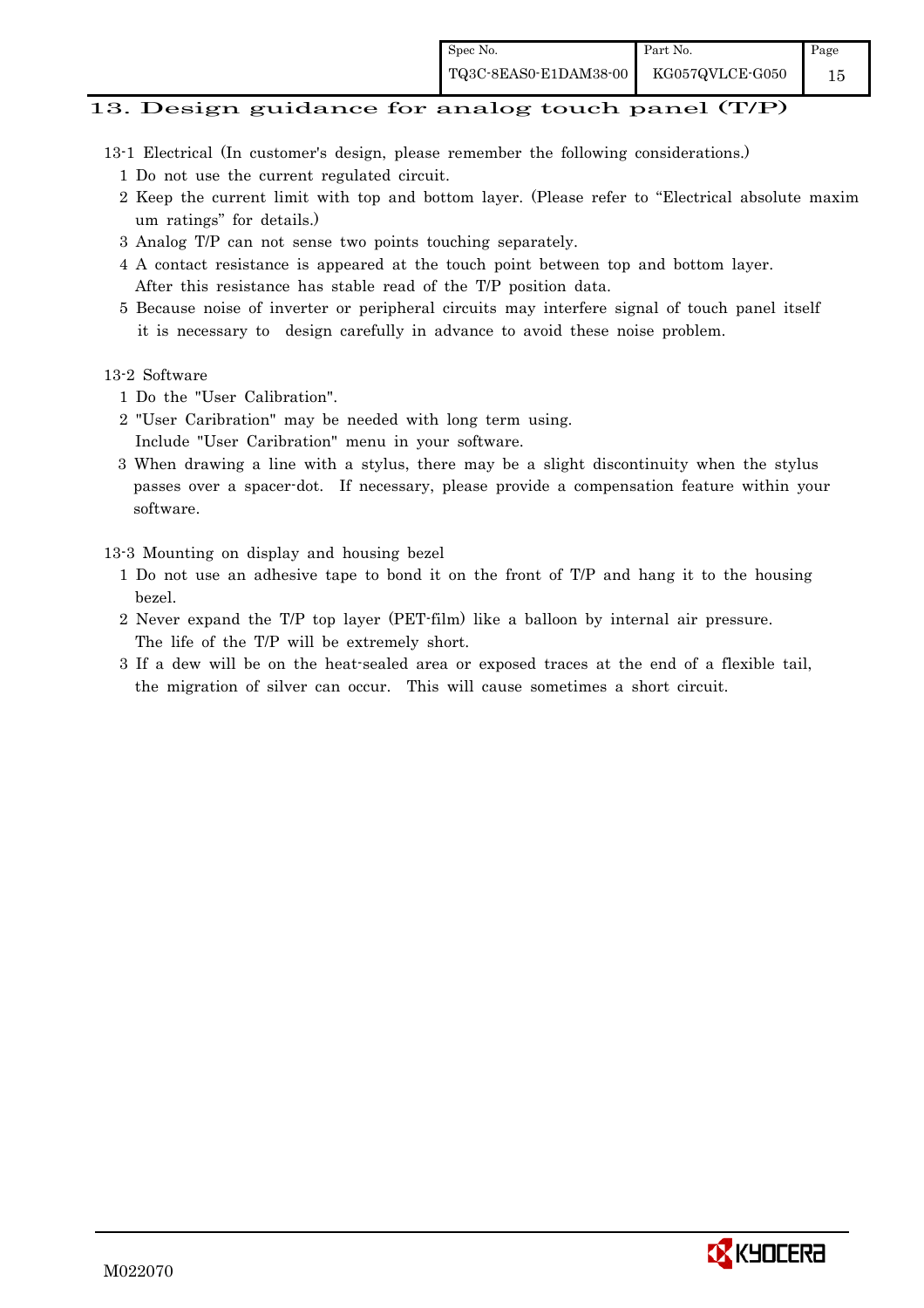| Spec No.              | Part No.        | Page |
|-----------------------|-----------------|------|
| TQ3C-8EAS0-E1DAM38-00 | KG057QVLCE-G050 | 16   |

### 14. Lot number identification

The lot number shall be indicated on the back of the backlight case of each LCD.

 $KG057QVLCE-G050 -  $\Box\Box$  -  $\Box$  \nMADE IN \n $\Box\Box\Box\Box\Box$$ 

|  | $\downarrow \downarrow \quad \downarrow \quad \downarrow$ |     |  |
|--|-----------------------------------------------------------|-----|--|
|  | $12 \quad 3 \quad 4$                                      | - 5 |  |

- No1. No5. above indicate
	- 1. Year code
	- 2. Month code
	- 3. Date
	- 4. Version Number
	- 5. Country of origin (Japan or China)

| Year | 2007 | 2008 | 2009 | 2010 | 2011 | $2012\,$ |
|------|------|------|------|------|------|----------|
| Code |      |      | ັ    |      |      |          |

| Month      | Jan. | Feb. | Mar. | Apr. | May | Jun. |
|------------|------|------|------|------|-----|------|
| $\rm Code$ |      |      | ౿    |      |     |      |

| Month      | Jul. | Aug. | Sep. | Oct. | Nov. | Dec. |
|------------|------|------|------|------|------|------|
| $\rm Code$ |      |      | ഄ    | ∡⊾   |      |      |

## 15. Warranty

### 15-1. Incoming inspection

Please inspect the LCD within one month after your receipt.

### 15-2. Production warranty

 Kyocera warrants its LCD's for a period of 12 months from the ship date. Kyocera shall, by mutual agreement, replace or re-work defective LCD's that are shown to be Kyocera's responsibility.

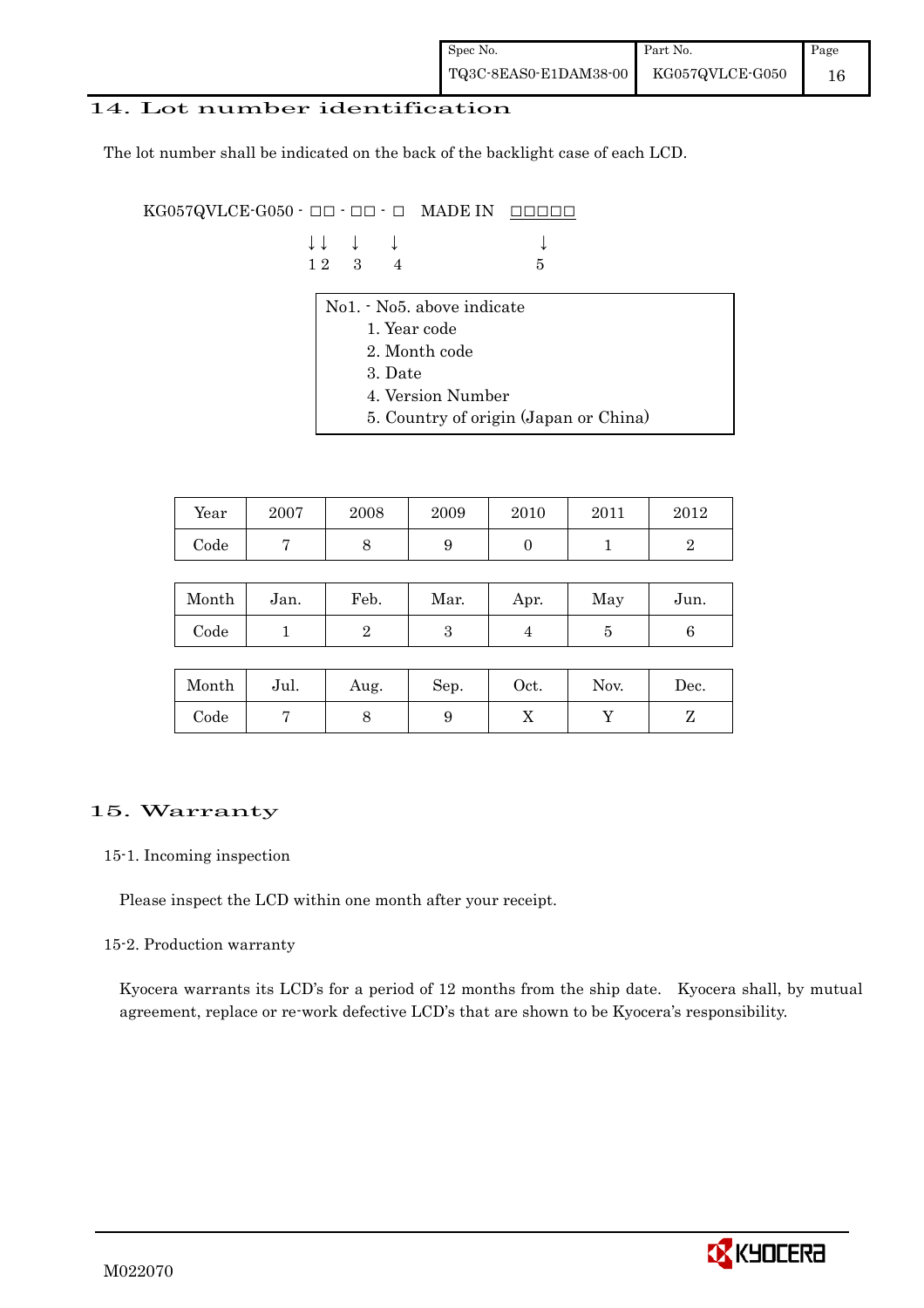### 16. Precautions for use

#### 16-1. Installation of the LCD

- 1) The LCD module has a grounding hole. Please ground the module to prevent noise and to stabilize its performance as circumstances demand.
- 2) The LCD shall be installed so that there is no pressure on the LSI chips.
- 3) The LCD shall be installed flat, without twisting or bending.
- 4) The display window size should be the same as the effective viewing area.
- Must maintain a gap between inside of bezel and touch panel to avoid malfunction or electrode damage of touch panel
- 5) Please refer to the following our recommendable value of Clamp-down torque when installing. Clamp-down torque :  $0.32\pm0.03$ N·m
	- Please set up 'SPEED-LOW', 'SOFT START-SLOW' when using electric driver.

 Recommendable screw JIS tapping screw two types nominal dia.3.0mm installing boss hole depth  $4.4\pm0.2$ mm

Please be careful not to use high torque which may damage LCD module in installation.

16-2. Static electricity

- 1) Since CMOS ICs are mounted directly onto the LCD glass, protection from static electricity is required.
- 2) Workers should use body grounding. Operator should wear ground straps.
- 16-3. LCD operation
	- 1) The LCD shall be operated within the limits specified. Operation at values outside of these limits may shorten life, and/or harm display images.
	- 2) Adjust the "Supply voltage for LCD driving  $(V_{\text{CONT}})$ " to obtain optimum viewing angle and contrast ratio.

#### 16-4. Storage

- 1) The LCD shall be stored within the temperature and humidity limits specified.
- Store in a dark area, and protect the LCD from direct sunlight or fluorescent light.
- 2) Always store the LCD so that it is free from external pressure onto it.

16-5. Usage

- 1) DO NOT store in a high humidity environment for extended periods. Polarizer degradation bubbles, and/or peeling off of the polarizer may result.
- 2) Do not push or rub the touch panel's surface with hard to sharp objects such as knives, or the touch panel may be scratched.
- 3) When the touch panel is dirty, gently wipe the surface with a soft cloth, sometimes moistened by a little Ethanol. If a hazardous chemical is dropped on the touch panel by mistake, wipe it off right away to prevent human contact.
- 4) Touch panel edges are sharp. Handle the touch panel with enough care to prevent cuts.
- 5) Always keep the LCD free from condensation during testing. Condensation may permanently spot or stain the polarizer.
- 6) Do not pull the LED lead wires and do not bend the root of the wires. Housing should be designed to protect LED lead wires from external stress.
- 7) Do not disassemble LCD module because it will result in damage.
- 8) This Kyocera LCD module has been specifically designed for use in general electronic devices, but not for use in a special environment such as usage in an active gas. Hence, when the LCD is supposed to be used in a special environment, evaluate the LCD thoroughly beforehand and do not expose the LCD to chemicals such as an active gas.
- 9) Please do not use solid-base image pattern for long hours because a temporary afterimage may appear. We recommend using screen saver etc. in cases where a solid-base image pattern must be used.
- 10) Liquid crystal may leak when the module is broken. Be careful not to let the fluid go into your eyes and mouth. In the case the fluid touches your body; rinse it off right away with water and soap.

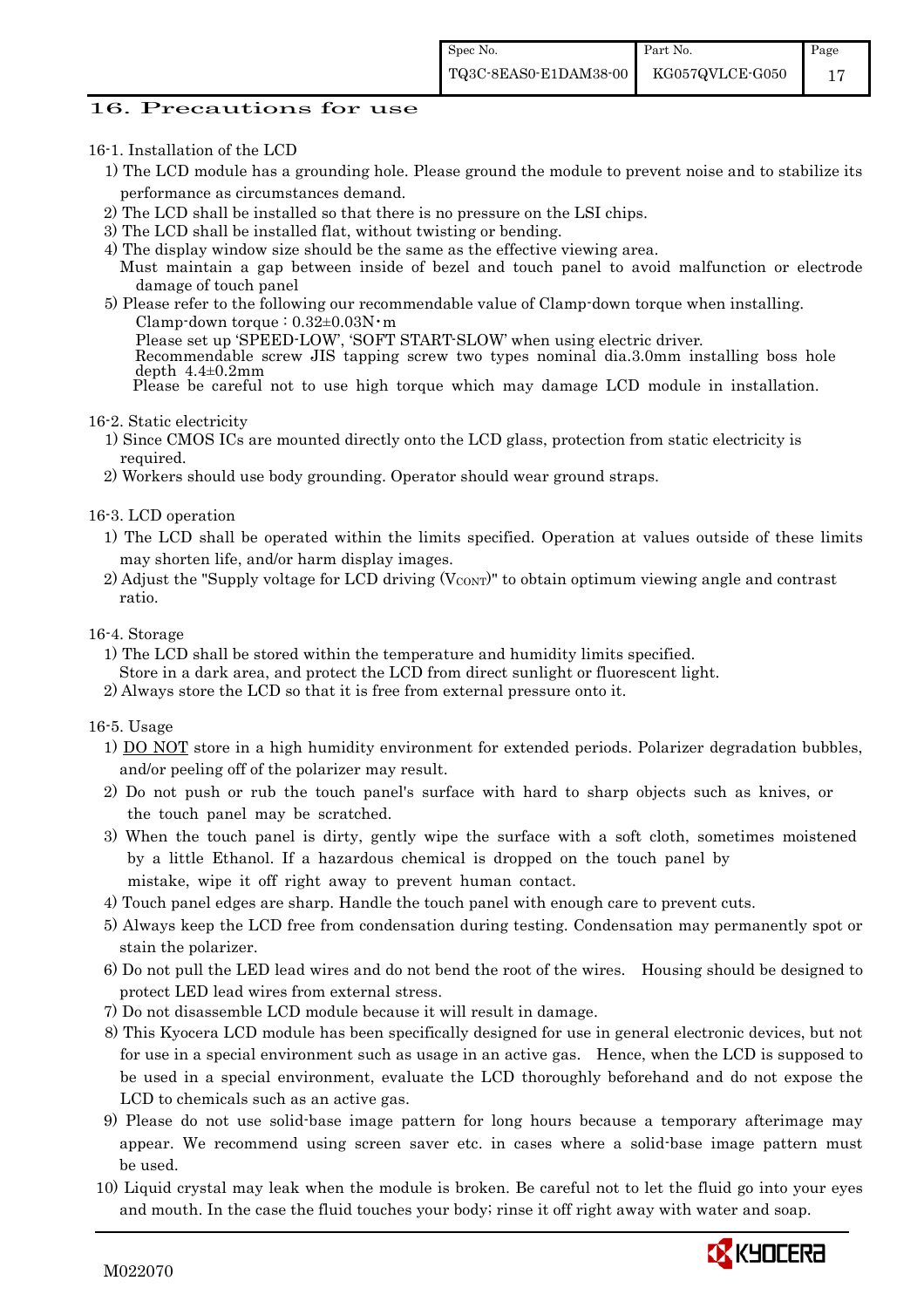## 17. Reliability test data

| Test item                            | Test condition                                                                                       | Test time               |                                                                                     | Judgement                                                                                 |
|--------------------------------------|------------------------------------------------------------------------------------------------------|-------------------------|-------------------------------------------------------------------------------------|-------------------------------------------------------------------------------------------|
| High temp.<br>atmosphere             | 80°C                                                                                                 | 240h                    | Display function<br>Display quality<br>Current consumption                          | $\therefore$ No defect<br>: No defect<br>$\therefore$ No defect                           |
| Low temp.<br>atmosphere              | $-30\degree C$                                                                                       | 240h                    | Display function<br>Display quality<br>Current consumption                          | $\therefore$ No defect<br>$\therefore$ No defect<br>$\therefore$ No defect                |
| High temp.<br>humidity<br>atmosphere | $40^{\circ}$ C 90% RH                                                                                | 240h                    | Display function<br>Display quality<br>Current consumption                          | $\therefore$ No defect<br>$\therefore$ No defect<br>$\therefore$ No defect                |
| Temp. cycle                          | $-30\degree C$<br>0.5 <sub>h</sub><br>R.T.<br>0.5 <sub>h</sub><br>$80^{\circ}$ C<br>0.5 <sub>h</sub> | 10cycles                | Display function<br>Display quality<br>Current consumption                          | $\therefore$ No defect<br>: No defect<br>$\therefore$ No defect                           |
| High temp.<br>operation              | $70^{\circ}$ C                                                                                       | 500 <sub>h</sub>        | Display function<br>Display quality<br>Current consumption                          | $\therefore$ No defect<br>$\therefore$ No defect<br>: No defect                           |
| Point<br>Activation<br>life          | Polyacetal stylus<br>(R0.8)<br>Hitting force 3N<br>Hitting speed<br>2 time/s                         | one<br>million<br>times | Terminal resistance<br>Insulation resistance<br>Linearity<br><b>Actuation Force</b> | : No defect<br>$\therefore$ No defect<br>$\therefore$ No defect<br>$\therefore$ No defect |

\* Each test item uses a test LCD only once. The tested LCD is not used in any other tests.

\* The LCD is tested in circumstances in which there is no condensation.

- \* The reliability test is not an out-going inspection.
- \* The result of the reliability test is for your reference purpose only. The reliability test is conducted only to examine the LCD's capability.

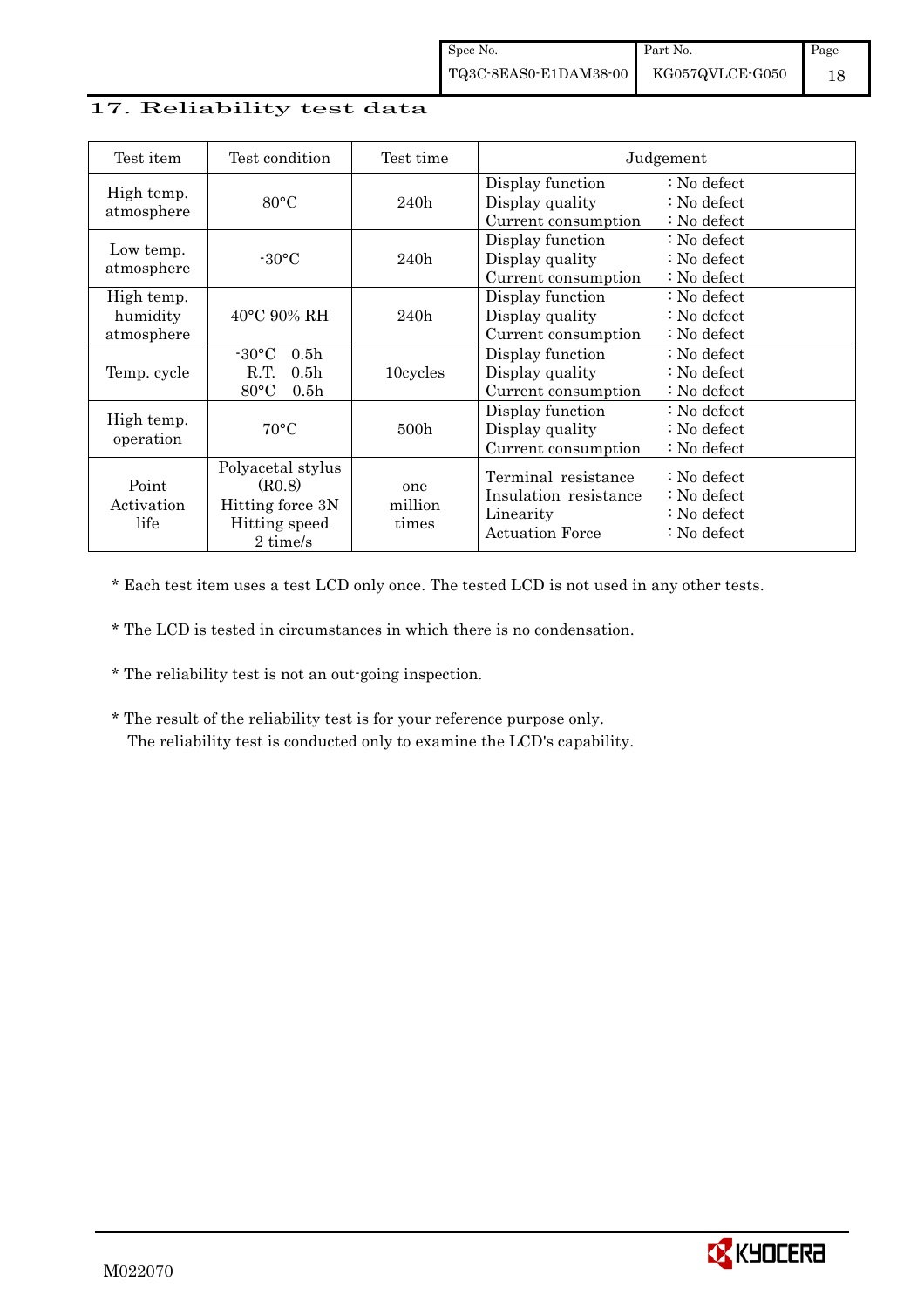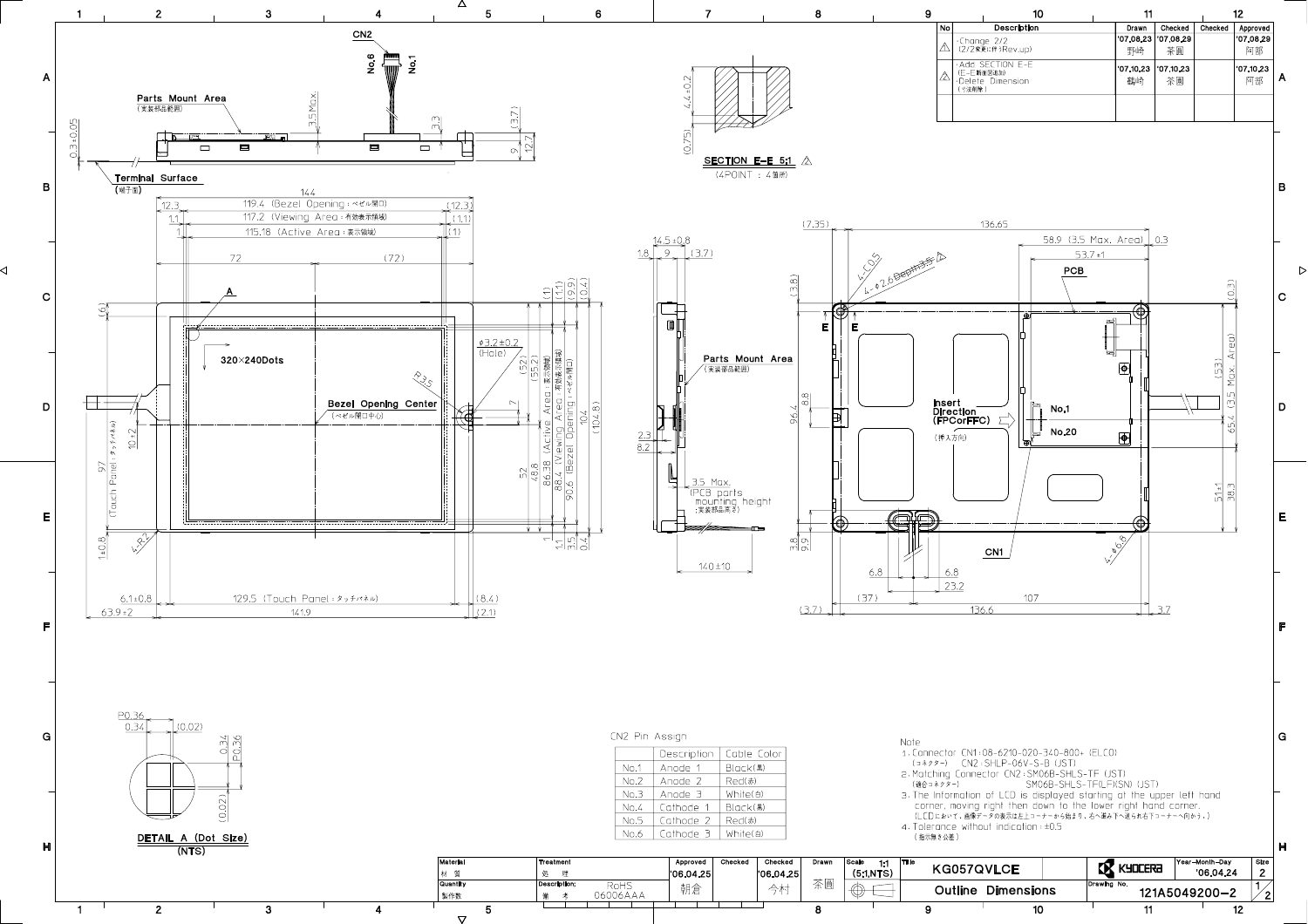

⊲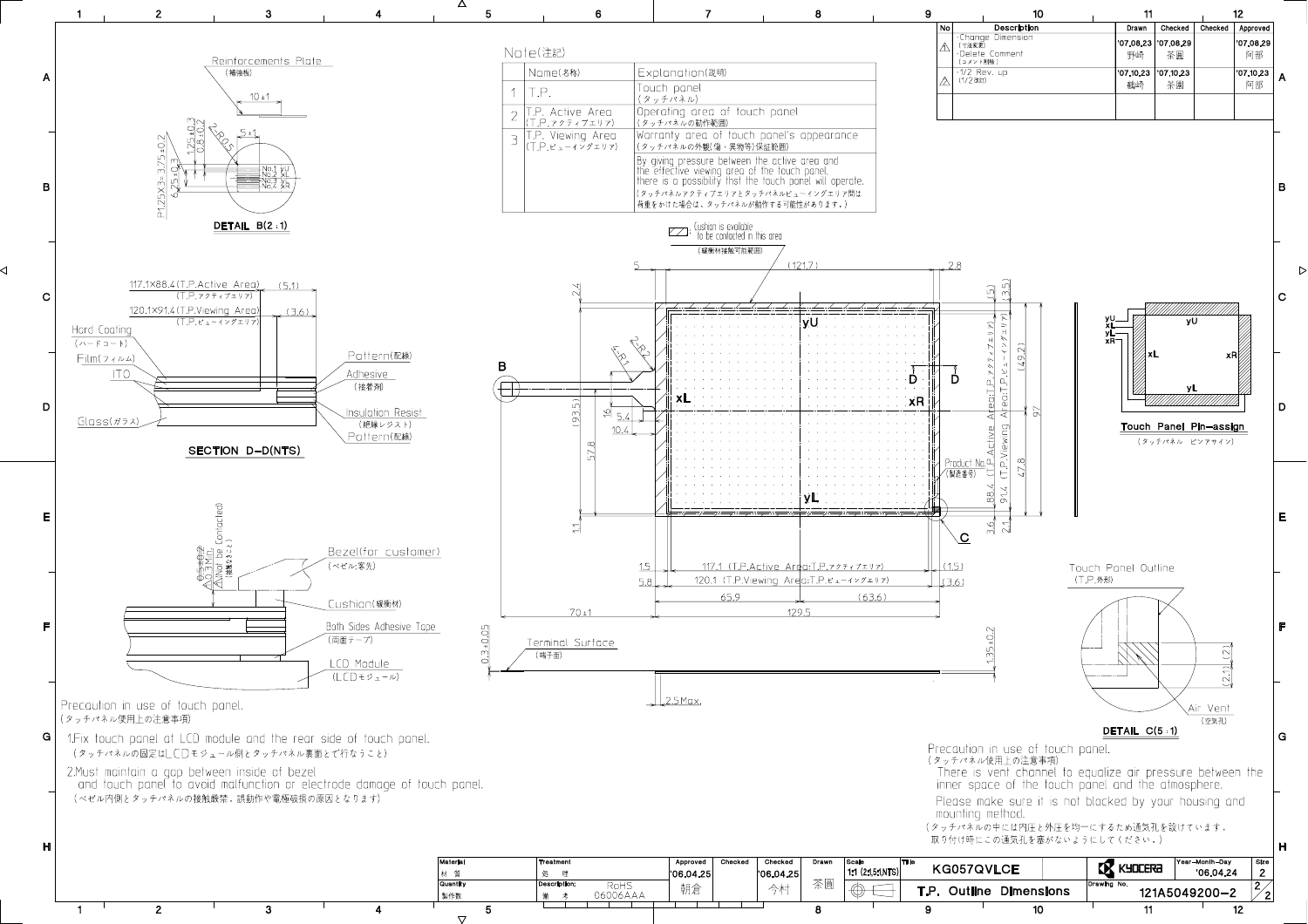|      | Spec No.   TQ3C-8EAS0-E2DAM35-00 |
|------|----------------------------------|
| Date | October 25, 2007                 |

# KYOCERA INSPECTION STANDARD

# TYPE : KG057QVLCE-G050

# KYOCERA CORPORATION KAGOSHIMA HAYATO PLANT LCD DIVISION

| Original         |          | Designed by $:$ Engineering dept. | Confirmed by $:QA$ dept. |                                    |          |
|------------------|----------|-----------------------------------|--------------------------|------------------------------------|----------|
| Issue Date       | Prepared | Checked                           | Approved                 | Checked                            | Approved |
| October 25, 2007 |          |                                   |                          | W. Yamo (4 Marsumoto J. Sakaguchi) |          |

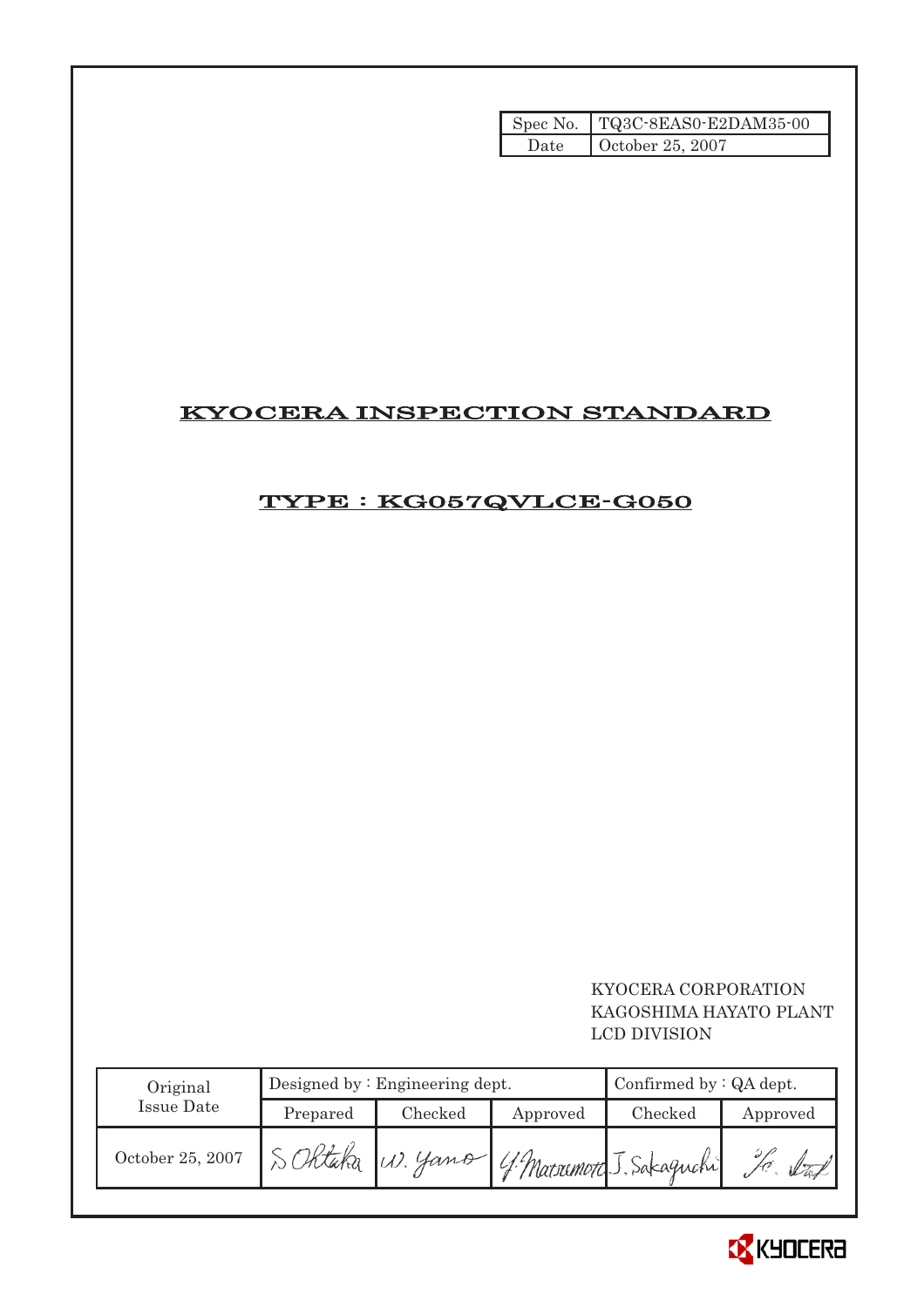| Spec No.              | Part No.        | Page |
|-----------------------|-----------------|------|
| TQ3C-8EAS0-E2DAM35-00 | KG057QVLCE-G050 |      |

| Revision record |             |          |  |                                 |                        |                         |          |
|-----------------|-------------|----------|--|---------------------------------|------------------------|-------------------------|----------|
|                 |             |          |  | Designed by : Engineering dept. |                        | Confirmed by : QA dept. |          |
|                 | $\rm{Date}$ | Prepared |  | Checked                         | ${\Large\bf Approved}$ | $\rm Checked$           | Approved |
|                 |             |          |  |                                 |                        |                         |          |
|                 |             |          |  |                                 |                        |                         |          |
| Rev.No.         | $\rm{Date}$ | Page     |  |                                 | Descriptions           |                         |          |
|                 |             |          |  |                                 |                        |                         |          |
|                 |             |          |  |                                 |                        |                         |          |
|                 |             |          |  |                                 |                        |                         |          |
|                 |             |          |  |                                 |                        |                         |          |
|                 |             |          |  |                                 |                        |                         |          |
|                 |             |          |  |                                 |                        |                         |          |
|                 |             |          |  |                                 |                        |                         |          |
|                 |             |          |  |                                 |                        |                         |          |
|                 |             |          |  |                                 |                        |                         |          |
|                 |             |          |  |                                 |                        |                         |          |
|                 |             |          |  |                                 |                        |                         |          |
|                 |             |          |  |                                 |                        |                         |          |
|                 |             |          |  |                                 |                        |                         |          |
|                 |             |          |  |                                 |                        |                         |          |
|                 |             |          |  |                                 |                        |                         |          |
|                 |             |          |  |                                 |                        |                         |          |
|                 |             |          |  |                                 |                        |                         |          |
|                 |             |          |  |                                 |                        |                         |          |
|                 |             |          |  |                                 |                        |                         |          |
|                 |             |          |  |                                 |                        |                         |          |
|                 |             |          |  |                                 |                        |                         |          |
|                 |             |          |  |                                 |                        |                         |          |
|                 |             |          |  |                                 |                        |                         |          |
|                 |             |          |  |                                 |                        |                         |          |
|                 |             |          |  |                                 |                        |                         |          |
|                 |             |          |  |                                 |                        |                         |          |
|                 |             |          |  |                                 |                        |                         |          |
|                 |             |          |  |                                 |                        |                         |          |
|                 |             |          |  |                                 |                        |                         |          |
|                 |             |          |  |                                 |                        |                         |          |
|                 |             |          |  |                                 |                        |                         |          |
|                 |             |          |  |                                 |                        |                         |          |
|                 |             |          |  |                                 |                        |                         |          |
|                 |             |          |  |                                 |                        |                         |          |
|                 |             |          |  |                                 |                        |                         |          |
|                 |             |          |  |                                 |                        |                         |          |

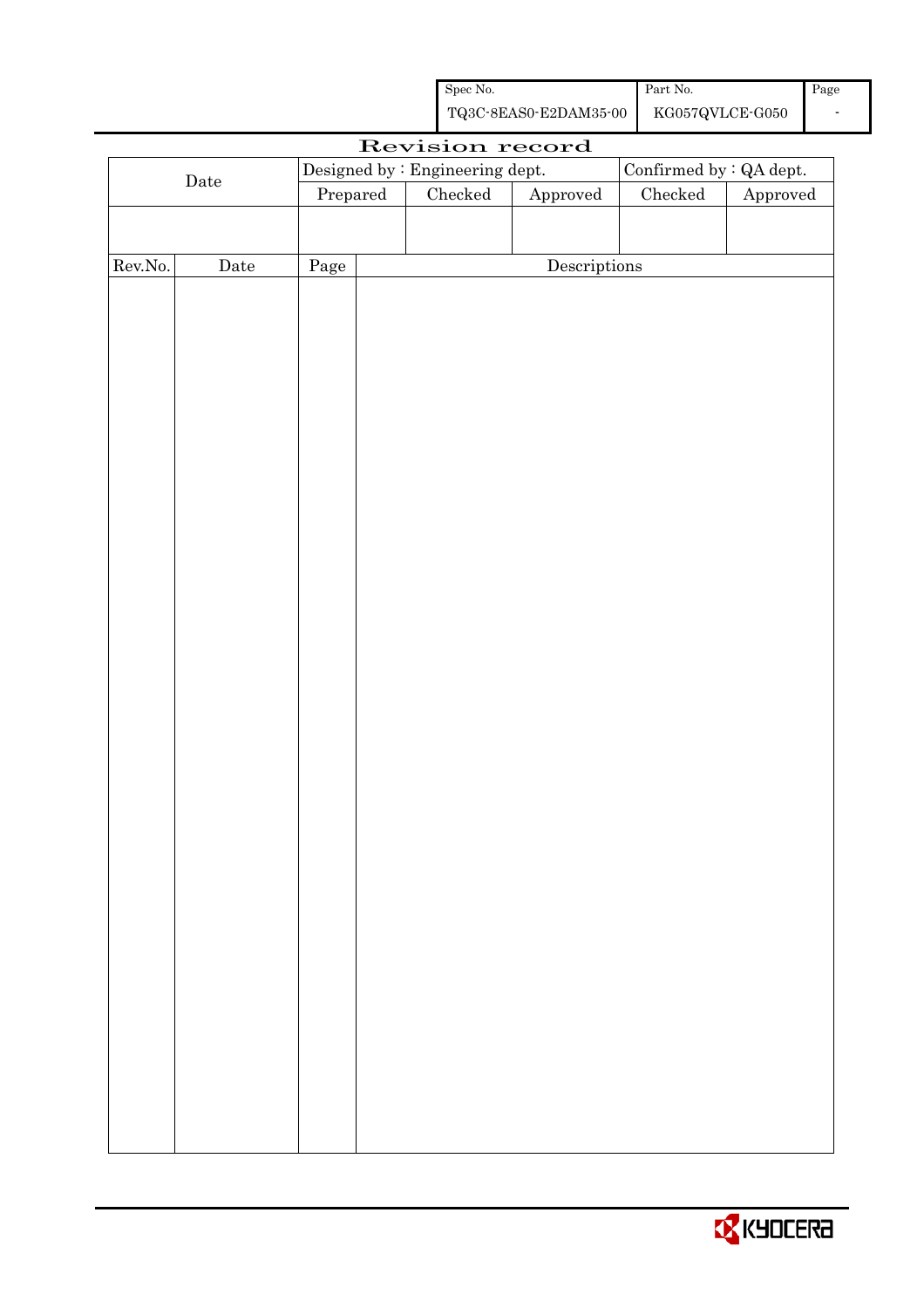# Visuals specification

1) Note

| Item                     | <b>Note</b>                                                                                                                                                                                                                                                 |                                                                                                                             |  |  |  |  |
|--------------------------|-------------------------------------------------------------------------------------------------------------------------------------------------------------------------------------------------------------------------------------------------------------|-----------------------------------------------------------------------------------------------------------------------------|--|--|--|--|
| General                  | 1. When defects specified in this Inspection Standards are<br>inspected, operating voltage $(V_{OP})$ shall be set at the level<br>where optimized contrast is available. Display quality is<br>applied up to effective viewing area. (Bi-level INSPECTION) |                                                                                                                             |  |  |  |  |
|                          | 2. This inspection standard about the image quality shall be<br>applied to any defect within the effective viewing area and<br>shall not be applicable to outside of the area.                                                                              |                                                                                                                             |  |  |  |  |
|                          | agreement between customer and Kyocera.                                                                                                                                                                                                                     | 3. Should any defects which are not specified in this standard<br>happen, additional standard shall be determined by mutual |  |  |  |  |
|                          | 4. Inspection conditions<br>Luminance<br>$\div 500$ Lux minimum.<br>Inspection distance<br>: 300 mm(from the sample)<br>Temperature<br>: $25 \pm 5$ °C<br>Direction<br>$:$ right above                                                                      |                                                                                                                             |  |  |  |  |
| Definition of inspection | Pinhole, Bright spot                                                                                                                                                                                                                                        | The color of a small area is                                                                                                |  |  |  |  |
| item                     | Black spot, Scratch<br>Foreign particle                                                                                                                                                                                                                     | different from the remainder.<br>The phenomenon does not<br>change with voltage.                                            |  |  |  |  |
|                          | Contrast variation                                                                                                                                                                                                                                          | The color of a small area is<br>different from the remainder.<br>The phenomenon change with<br>voltage.                     |  |  |  |  |
|                          | Polarizer<br>(Scratch, Bubble, Dent)                                                                                                                                                                                                                        | Scratch, Bubble and Dent in the<br>polarizer which can be observed<br>in on / off state.                                    |  |  |  |  |

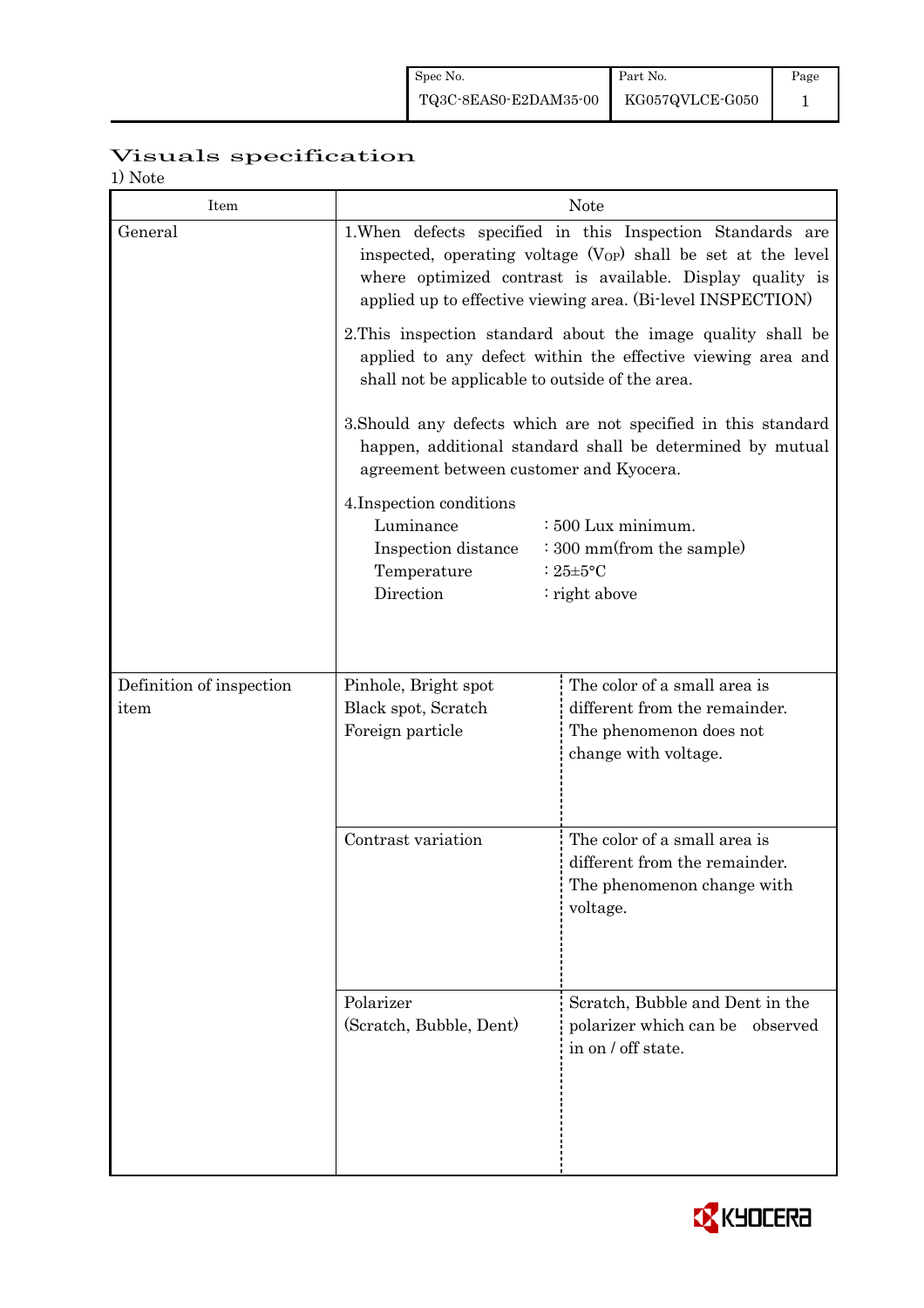| Spec No.                                                                                         | Part No. | Page |
|--------------------------------------------------------------------------------------------------|----------|------|
| $\left. {\rm TQ3C\text{-}SEAS0\text{-}E2DAM35\text{-}00} \right  {\rm - KG057QVLCE\text{-}G050}$ |          |      |

| Inspection item                                       | Judgement standard                                |                                                            |                         |                   |                            |  |
|-------------------------------------------------------|---------------------------------------------------|------------------------------------------------------------|-------------------------|-------------------|----------------------------|--|
| Pinhole, Bright spot,<br>Black spot, Foreign particle | $\mathbf b$                                       |                                                            |                         |                   |                            |  |
|                                                       | $d = (a + b) / 2$                                 |                                                            |                         |                   |                            |  |
|                                                       | Size(mm)<br>Category                              |                                                            |                         | Acceptable number |                            |  |
|                                                       | $\boldsymbol{A}$                                  |                                                            | $d\leqq0.2$             |                   | Neglected                  |  |
|                                                       | $\, {\bf B}$                                      | $0.2\,<\,\mathrm{d}\leq0.3$<br>$0.3\,<\,\mathrm{d}\leq0.5$ |                         |                   | $\overline{5}$             |  |
|                                                       | $\mathcal{C}$                                     |                                                            |                         |                   | 3                          |  |
|                                                       | ${\bf D}$                                         | 0.5 < d                                                    |                         |                   | $\boldsymbol{0}$           |  |
| Scratch, Foreign particle                             |                                                   |                                                            |                         |                   |                            |  |
|                                                       |                                                   |                                                            |                         |                   |                            |  |
|                                                       |                                                   | Width (mm)                                                 | Length $(mm)$           |                   | Acceptable<br>number       |  |
|                                                       | $\mathbf{A}$                                      | $W \leq 0.03$                                              |                         |                   | Neglected                  |  |
|                                                       | $\bf{B}$                                          |                                                            |                         | $L \leq 2.0$      | Neglected                  |  |
|                                                       | $\mathcal{C}$                                     | $0.03< W \leq 0.10$                                        | $2.0<\,$ L $\leqq\!4.0$ |                   | $\boldsymbol{3}$           |  |
|                                                       | D                                                 |                                                            | $4.0<\,$ L              |                   | $\overline{0}$             |  |
|                                                       | ${\bf E}$                                         | 0.10 < W                                                   |                         |                   | According to<br>'Circular' |  |
|                                                       |                                                   |                                                            |                         |                   |                            |  |
| Contrast variation                                    | a                                                 | b                                                          | $d = (a + b)/2$         |                   |                            |  |
|                                                       | Category                                          | Size (mm)                                                  |                         | Acceptable number |                            |  |
|                                                       | A                                                 |                                                            | $d \leq 0.5$            |                   | Neglected                  |  |
|                                                       | $\bf{B}$                                          | $0.5 < d \leq 0.7$                                         |                         | $\sqrt{3}$        |                            |  |
|                                                       | $0.7\,<\,$ d<br>$\mathcal{C}$<br>$\boldsymbol{0}$ |                                                            |                         |                   |                            |  |

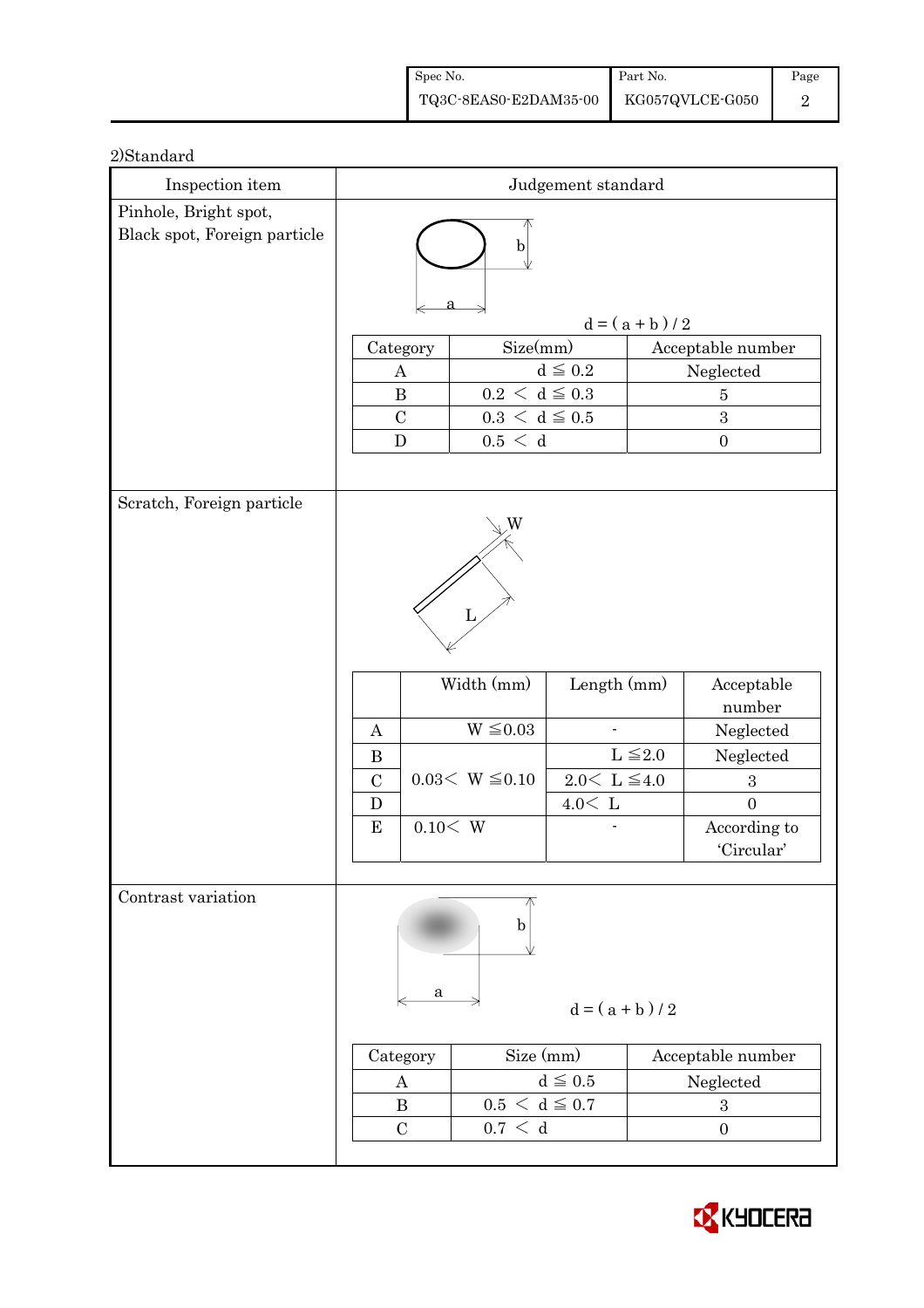| Spec No.                              | Part No. | Page |
|---------------------------------------|----------|------|
| TQ3C-8EAS0-E2DAM35-00 KG057QVLCE-G050 |          |      |

| $\!$ Inspection item    | Judgement standard                                  |                             |              |                      |  |  |
|-------------------------|-----------------------------------------------------|-----------------------------|--------------|----------------------|--|--|
| Polarizer               | $(1)$ Scratch                                       |                             |              |                      |  |  |
| (Scratch, Bubble, Dent) | W<br>Ъ                                              |                             |              |                      |  |  |
|                         |                                                     | Width (mm)                  | Length (mm)  | Acceptable No.       |  |  |
|                         | $\boldsymbol{A}$                                    | $W \leq 0.1$                |              | Neglected            |  |  |
|                         | $\, {\bf B}$                                        | $0.1 < W \le 0.3$           | $L \leq 5.0$ | ${\hbox{Neglected}}$ |  |  |
|                         | $\mathcal{C}$                                       |                             | $5.0\rm <$ L | $\boldsymbol{0}$     |  |  |
|                         | ${\bf D}$                                           | $0.3\rm\!<\,W$              |              | $\boldsymbol{0}$     |  |  |
|                         | (2) Bubble (dent)<br>$\mathbf b$<br>$d = (a + b)/2$ |                             |              |                      |  |  |
|                         | Size (mm)<br>Category                               |                             |              | Acceptable number    |  |  |
|                         | $\bf{A}$                                            |                             | $d\leqq0.2$  | ${\bf Neglected}$    |  |  |
|                         | $\, {\bf B}$                                        | $0.2\,<\,\mathrm{d}\leq0.3$ |              | $\bf 5$              |  |  |
|                         | $\mathbf C$                                         | $0.3\,<\,\mathrm{d}\leq0.5$ |              | $\sqrt{3}$           |  |  |
|                         | ${\bf D}$                                           | $0.5\,<\,$ d                |              | $\boldsymbol{0}$     |  |  |
|                         |                                                     |                             |              |                      |  |  |